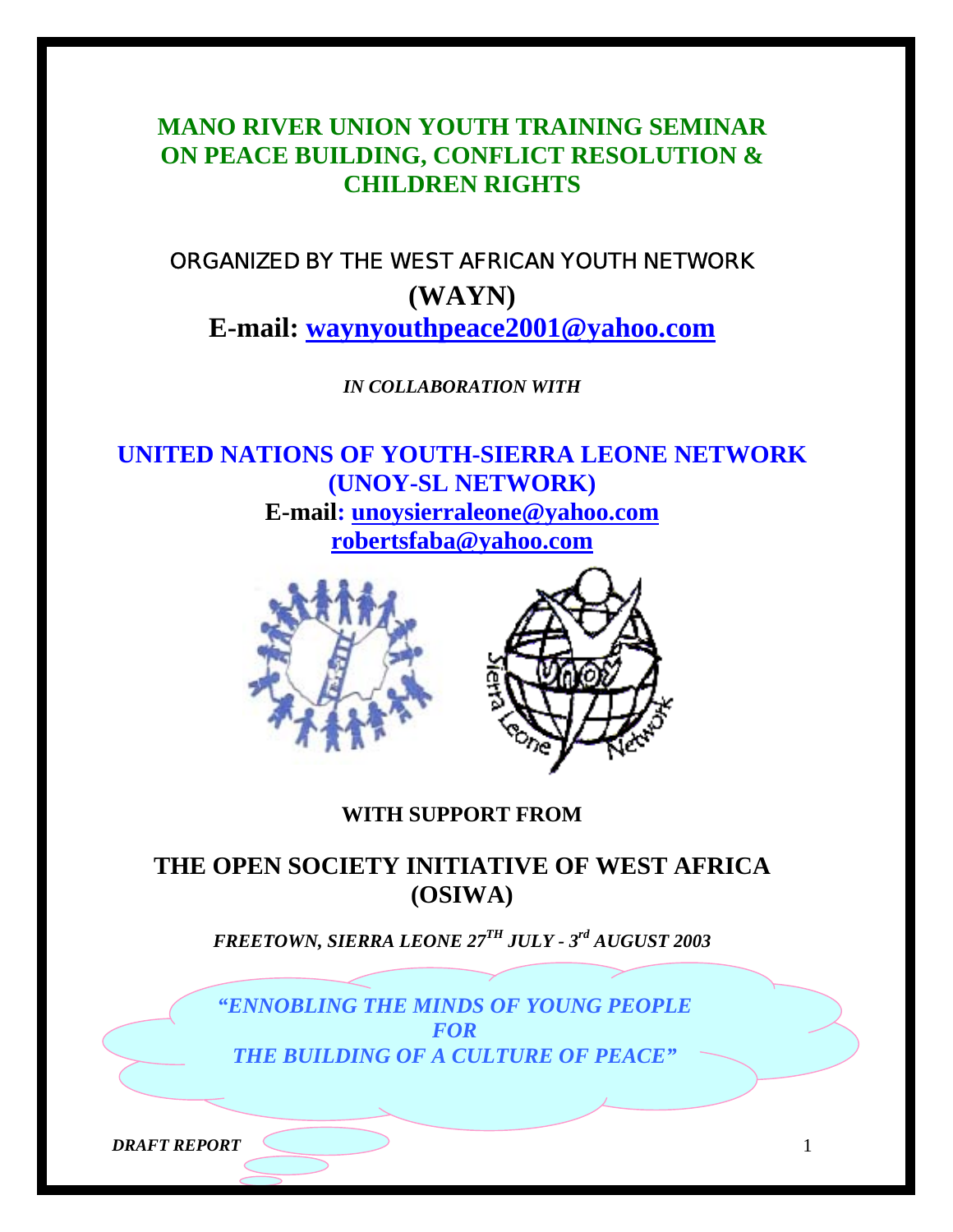# *BACKGROUND*

*The West African Youth Network (WAYN) is a regional youth empowerment organization established by four young people from West Africa in March 2001. WAYN seeks to serve as an advocacy mechanism and Public Policy Voice for the cause of young people in West Africa as well as to empower young people to get involve in practical projects geared toward peace building, human rights, conflict resolution, good governance and HIV/AIDS Prevention.* 

*WAYN acts as Regional Focal Point for the Coalition to Stop the Use of Child Soldiers. The Coalition Secretariat, which is based in London, focuses on the disarmament, demobilization and reintegration of child soldiers. WAYN is presently developing a Regional Mechanism on Child Soldiers inline with the Coalition and the Child Protection Unit of the Economic Community of West African States* 

*WAYN is also an active member of the African Youth Foundation and UNOY Peacebuilders in The Netherlands, the African Network of Young Peace builders established in Franschoek, Cape Town, South Africa in 2001 by youth leaders across the continent of Africa. WAYN is also an affiliate of the Child Protection Unit of the Economic Community of West African States and has been involved in a number of activities aimed at ensuring the involvement of young people in activities designed to ensure their participation in issues affecting their lives.* 

*The United Nations of Youth (UNOY) Sierra Leone Network is an independent nongovernmental organization established in 1992 with 106 affiliate youth groups across Sierra Leone; UNOY Sierra Leone is geared toward building a culture of peace through community development programmes and institutional capacity building, conflict transformation training and reconciliation services for potential youth leaders and community based organizations in Sierra Leone.* 

*UNOY-SL Network in consultation with UNOY Foundation in the Netherlands now provides technical and professional support for personal and professional goals of youth leaders committed to intercultural and multicultural peace for sustainability.*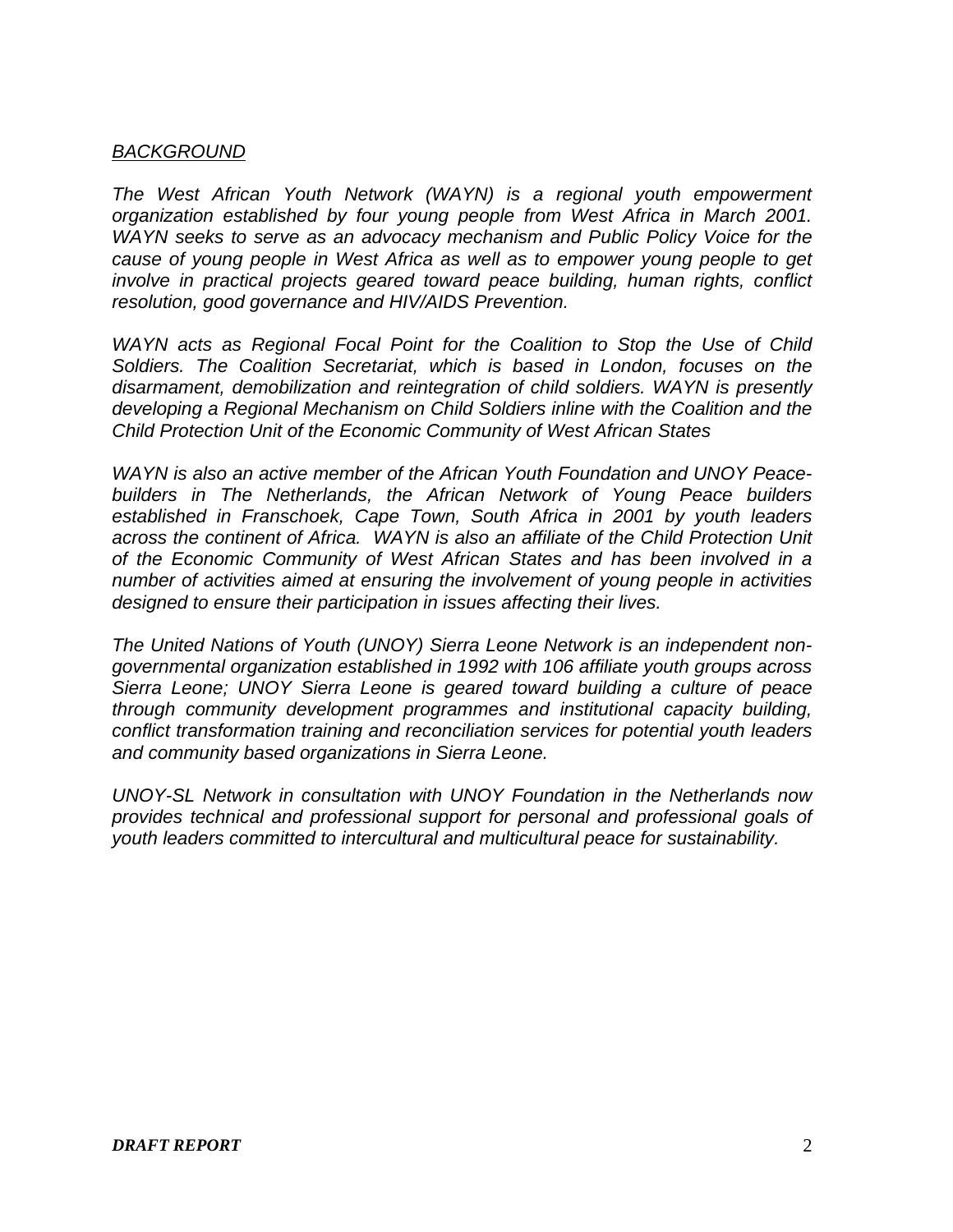## **INTRODUCTION**

The West African Youth Network, in collaboration with the United Nations of Youth (UNOY) Sierra Leone Network, and with support from the Open Society Initiative of West Africa, organized the first Mano River Union Youth Training Seminar on Peace Building and Conflict Resolution in Freetown, Sierra Leone from 27<sup>th</sup> July-3<sup>rd</sup> August 2003.

The Seminar brought together about thirty five youth leaders from Liberia, Guinea and Sierra Leone aged 15-35 years (Community leaders, students, journalists, peace builders, and human rights advocates). It was conducted in the perspective of Peace Building, Leadership and NGO/Project Management and was a West African Youth Initiative for the 2001-2010 - UN International Decade for a Culture of Peace and Non-Violence for the children of the world.

**The seminar was a multiplying effect of the West African Youth Training Seminar, which was organized by the African Network of Young Peace Builders in November 2002 in Cotonou, Benin. Interestingly, the idea for the seminar was conceived in Calavi, Benin after a hectic training seminar and during a conversation between Emmanuel Roberts of UNOY-Sierra Leone Network and Richelieu Allison of the West African Youth Network, both of whom were roommates.** 

#### **Conference Objectives**:

- A. To Provide a forum for young people from Liberia, Guinea and Sierra Leone, active in the fields of peace building and human rights, to come together and share their experiences to improve the effectiveness of their work.
- B. To provide training to young people in the Mano River Union in Conflict Resolution and prevention, Human right education, Advocacy, Project Management, Peace Education and innovative methods of preventing HIV/AIDS.
- C. To plan strategies on how young people can improve the effectiveness of their work to promote peace and defend the rights of children.
- D. To develop the Mano River Union Youth Parliament to serve as an effective advocacy tool for youth mobilization, peace and the rights of young people in the sub-region.
- E. To promote peace, love and reconciliation and foster peace amongst member states of the MRU.
- F. To strengthen and empower youth organizations

The seminar was originally scheduled to be held in Monrovia, Liberia. But was transferred to Freetown, Sierra Leone due to security concerns, it is worth mentioning that the organization of the seminar was also marred with lots of constraints due to renewed fighting in Monrovia, Liberia, the Headquarters of the Regional Secretariat of the West African Youth Network .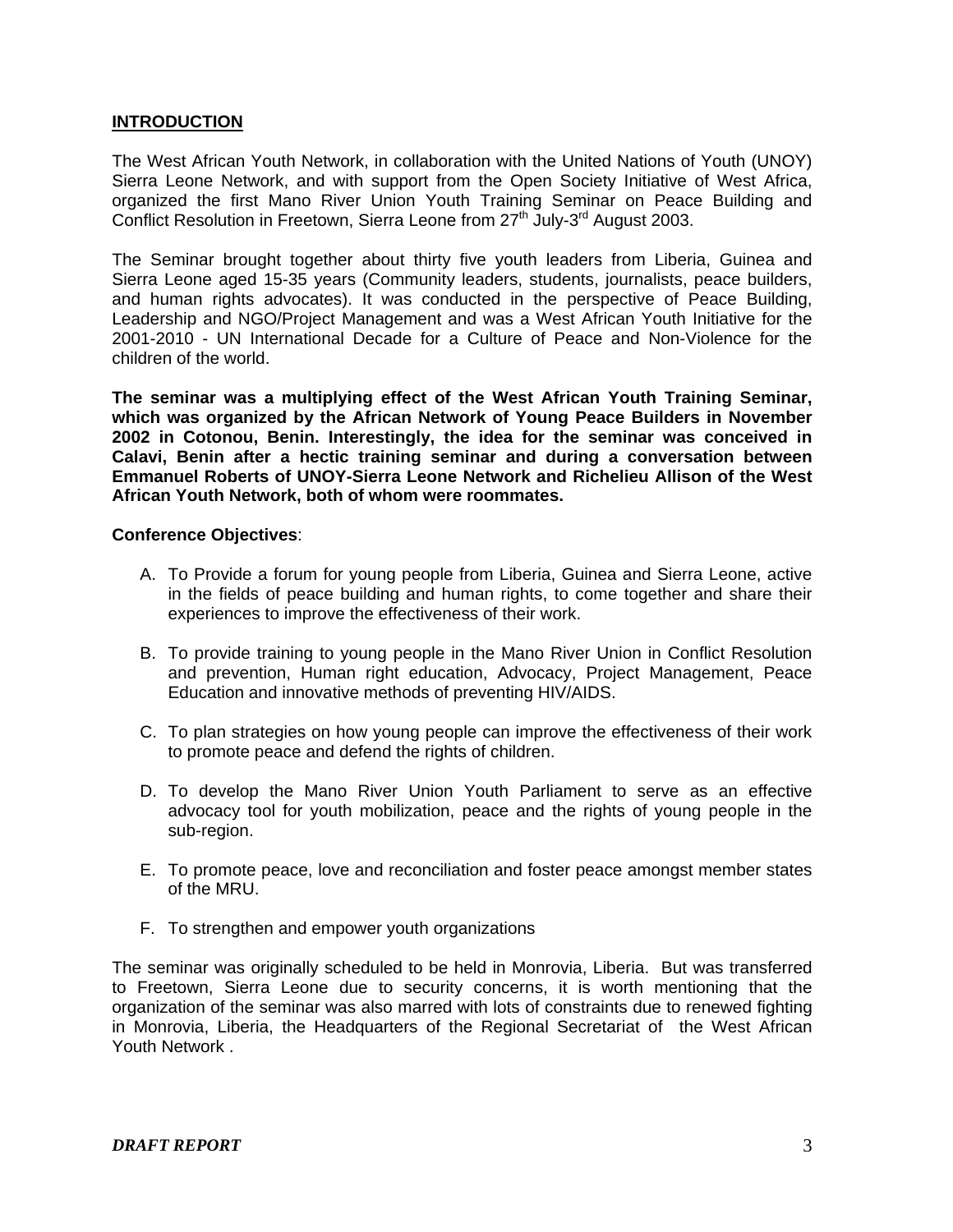Owing largely to the incessant fighting in the Liberian Capital, the offices of WAYN were completely vandalized, resulting in the looting of some of the original materials and stationeries purchased for the seminar, as well as the displacement of some of the selected Liberian participants and organizers. Some of the participants were constraint to leave Monrovia for Freetown, Sierra Leone ahead of schedule, to escape the fighting, having received their plane tickets earlier, why others, who have also received their tickets, could not be located up to the time of the seminar, and at some point in time, as they were trapped behind rebel lines.

The MRU Youth Peace Caravan, which commenced with a Youth Peace Mission to Liberia, was also hastily abandoned to the upsurge in fighting. The situation was further compounded with the closure of banking institutions in Monrovia on two separate occasions leading to the constant travel back to Monrovia from Freetown by members of the Organizing Committee to secure funds from the bank for the seminar. It was on one of these occasions that the Coordinator of the Seminar got stranded in Monrovia for about ten days as a result of the intensification in the fighting. It must be noted that at the time of the writing of this report, most members of the Liberian Delegation was still stranded in Sierra Leone while the Regional Secretariat of WAYN has been temporarily transferred to Freetown.

However, despite these constraints and initial setbacks, but owing largely to the commitment of the Organizing Committee, the seminar finally got underway in the beautiful city of Freetown, capital of Sierra Leone, from  $27<sup>th</sup>$  July-3<sup>rd</sup> August 2003. The Seminar did meet it principal goal, providing training for young people in the area of peace education, human rights, HIV/AIDS Prevention, conflict resolution, networking and coordination amongst young people in the Mano River Union. Participants laid the ground work for the MRU Youth Parliament and a Sub regional Mechanism on Child Soldiers.

The Parliament has it overarching priority to mobilize young people for sustainable development activities and preventing the recruitment and use of child soldiers by armed forces and groups.

This Report seeks to present a bird-eye view of all activities of the MRU Youth Training Seminar. We expressed the hope that this seminar will serve as a source of inspiration to build peace in the Mano River Union as well as to revitalize the structures of the Mano River Union and ensure the involvement of young people in decision making activities of the MRU.

# **DAY ONE: SUNDAY, 27th JULY 2003**

#### **SESSION: OVERVIEW OF TRAINING CONFERECE**

A formal Opening Session, which was scheduled to be addressed by *Dr. Dennis Bright, Honorable Minister of Youth and Sports, Republic of Sierra Leone,* was cancelled due to the delay in the arrival of participants from Conakry, Guinea.

However, an informal program was held in the evening with introductory statement from various speakers and organizers of the training conference, at which time, participants were given the opportunity to introduce themselves. This session facilitated by *Richelieu M.*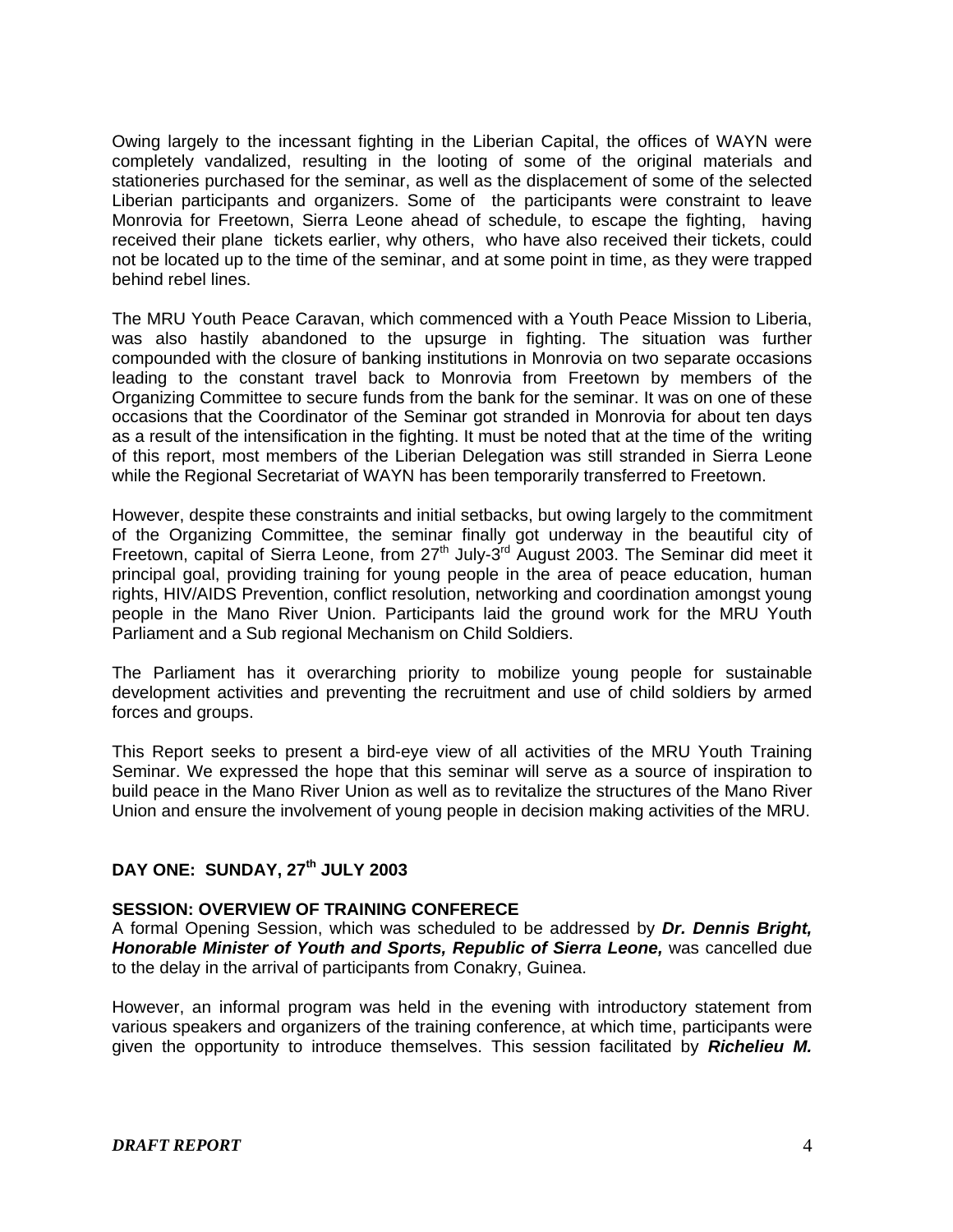*Allison, Regional Director, West African Youth Network* (**WAYN**) and the Coordinator of the Seminar, who give an introduction of the conference proceeding with emphasis on the challenges to build an effective Culture of Peace in the Mano River Union and to further empower young people to serve as catalysts for change in their communities. He further challenged his compatriots to get off the fence and become peace builders as the future of the Mano River Union depending upon young people. He praised the **Open Society Initiative of West Africa** for providing the necessary funds for the seminar as well as the **Child Protection Unit** of **the Economic Community of West African States**, through its Head, Mr. Ibrahima Diouf, and the Child Protection Unit of the United Nations Mission in Sierra Leone for providing technical support to the seminar.

*The Head of the Guinean Delegation, Mr. Thierno Diallo,* lamented the ugly situation in the Mano River Union and stressed the need for young people to harness their energies and resources for the building of a formidable culture of peace in the war stricken region.

*Mr. Emmanuel J Roberts, Programme Coordinator, UNOY-SL Network* commended the West African Youth Network for initiating the seminar and welcomed the participants from Liberia and Guinea to Sierra Leone on behalf of his organization and the youths of Sierra Leone. He expressed satisfaction in collaborating with the West African Youth Network and said that it was a challenge for young people to initiate positive interventions that will address issues for human rights violations, HIV/AIDS, poverty, and conflict resolution in the Mano River Union. He then explained to the participants the Program Objectives of the United Nations of Youth Foundation in the Netherlands.

A Statement by *Ms. Christiana Clarke, Program Officer for Africa of the International Secretariat of Coalition to Stop the Use of Child Soldiers* was read on her behalf by **Ms. Karina Varfley** of Liberia. She regretted her absence, due to commitments in the Great Lakes, but reminded the participants about the gross violations of the rights of child soldiers in the region and called for a collective effort in resolving the problem. She then explained the work of the Coalition to Stop the Use of Child Soldiers and invited the participants to join the global initiatives of the Coalition.

Handouts from the Coalition, including its Membership form, basics information on Child Soldiers, Newsletters and the Optional Protocols on the Convention on the Rights of the Child, were later distributed to the participants on behalf of the organization.

# **DAY TWO: MONDAY, 28th JULY 2003**

#### **Ground rules and formation of working groups:**

Ground Rules were set by the participants with penalties in a form of an 'energizer' for participants who would break the ground rules; working groups for daily tasks to be carried out in the workshop were identified by the participants-Reporting, Fixing the room/welfare committees, time keeping/monitoring etc. Participants volunteered to undertake each of the tasks identified.

#### **Morning Session**: *Perception of a Peace Builder*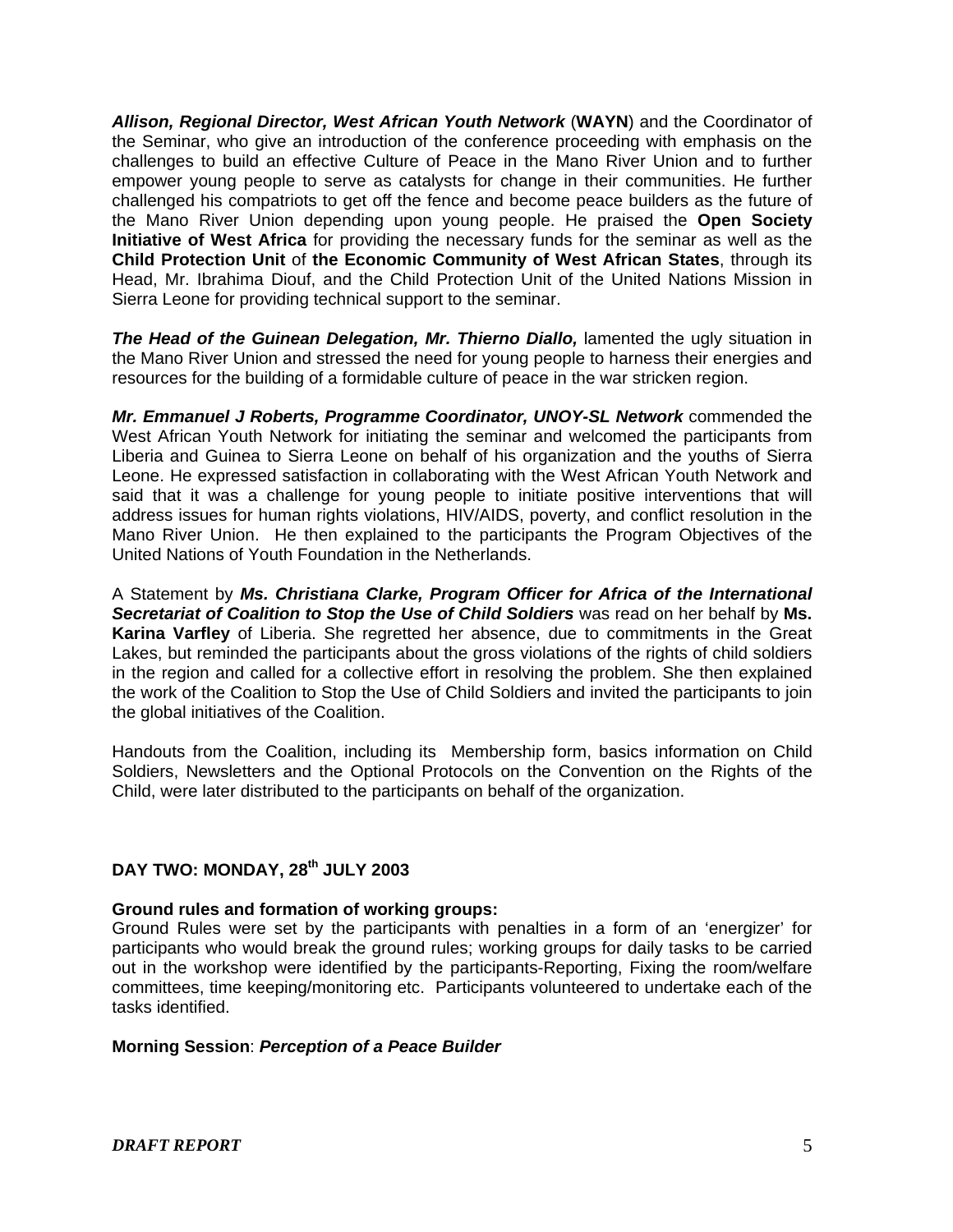## **Objectives**:

To enable participants acquire skills in planning a Peace Education Programmes in their respective countries and organizations.

During the session participants was given the opportunity to brainstorm and share experience on their perception of peace builders. Participants were also asked about the kinds of youth interventions that can contribute to peace building processes and how would such intervention be duplicated, replicated and strengthened.

#### **Most participants responded:**

- That the MRU Youth Training Seminar was the first step in galvanizing the necessary support amongst youth in the sub region in peace building;
- That the MRU Youth Union Youth Parliament could serve as a catalyst for youth involvement in peace building and that this intervention be supported and strengthened;

This session was summarized by the participants together with the facilitator, Mr. Richelieu Allison and a presentation was made to the large group.

- The moral rules for coexistence: harm no one, cooperate, help each other, respect the laws of your country and be a role model.
- That the basic social and metal needs of all people are: being treated with respect, privacy, social communication, education, and understanding of life.
- A peace-builder should ensure that the physical needs of all people are essentially the same and should not be tempered with at all: continuous source of air, water, food, shelter, space, heat and light.
- That a peace-builder should desire to help every one in the world, believing that everyone should seek to be a "citizen" of the world.
- He/she should ensure that children are not enticed into crime by peers.
- A peace-builder should learn how to control anger as part of a peace-building principle; acquire moral values that enabled citizens to survive; teach people to live without injuring others.
- A peace-builder should be a powerful influence...helps shape the society by their action…by their passivity or participation in the system they can affirm the perpetrator.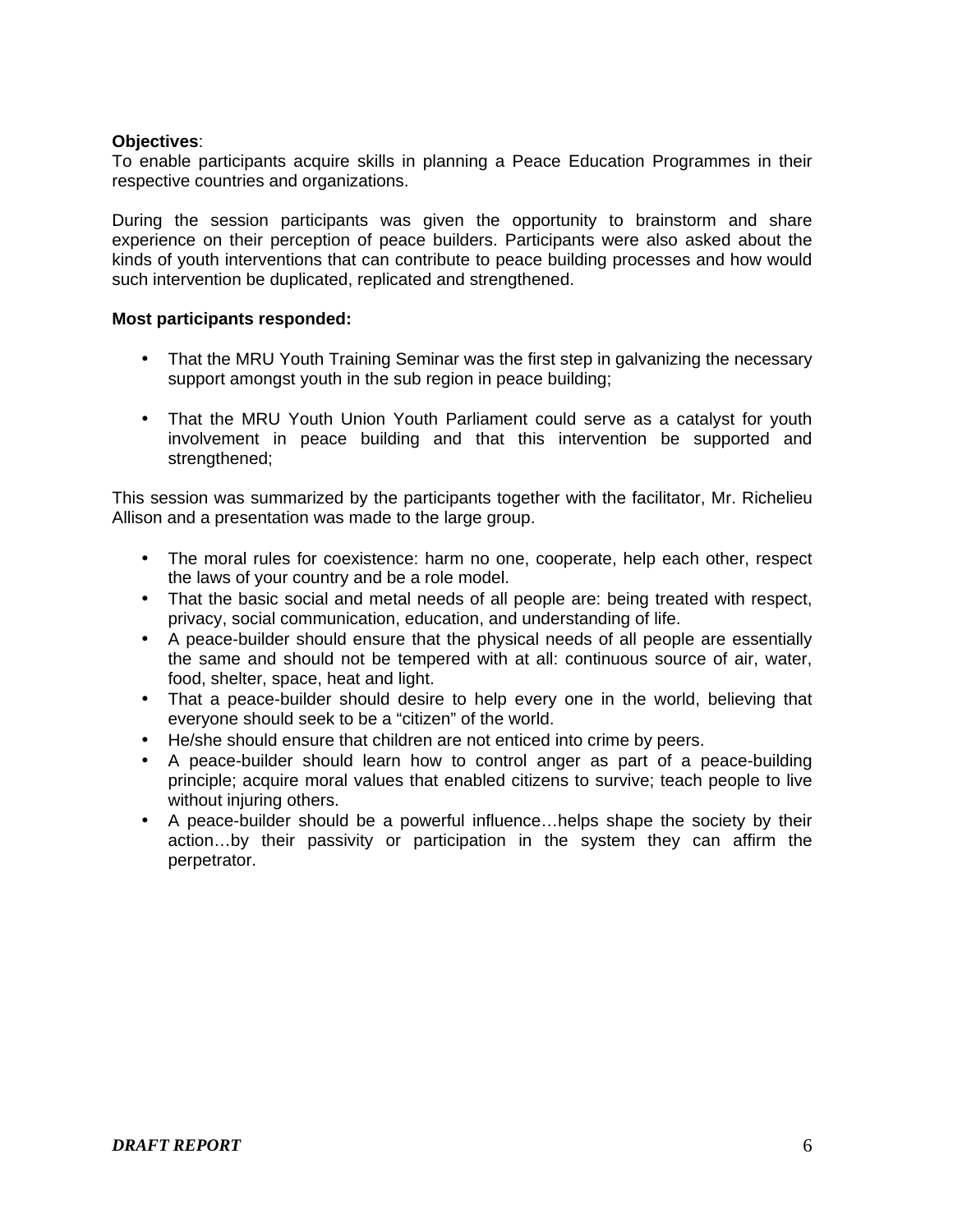

*Brainstorming session with the participants* 

Participants were further briefed on the definition of a good peace builder:

- A peace builder should ensure that the physical needs of all people are essentially the same.
- A peace-builder should be a role model in his/her society
- A peace-builder should learn how to control anger as part of a peace-building principle.

# **Afternoon Session***: Introduction to the Concept of Peace Education and Non-Violence Conflict Transformation Approaches to Peace Building and Peace Consolidation:*

This Session was facilitated by Mr. Musa Sam, Assistant Coordinator, Community Services, GTZ-International Service, Sierra Leone. Mr. Sam who had worked with the Catholic Mission of Refugees and the German Technical Cooperation (GTZ-IS) in the Republic of Guinea as a Peace Education Facilitator and Micro Education Evaluation; adopted this training to his present Peace programmes with returnees from Liberia and Sierra Leone. Participants were asked to work in small interactive groups in order to share best practices on the approaches to peace-education.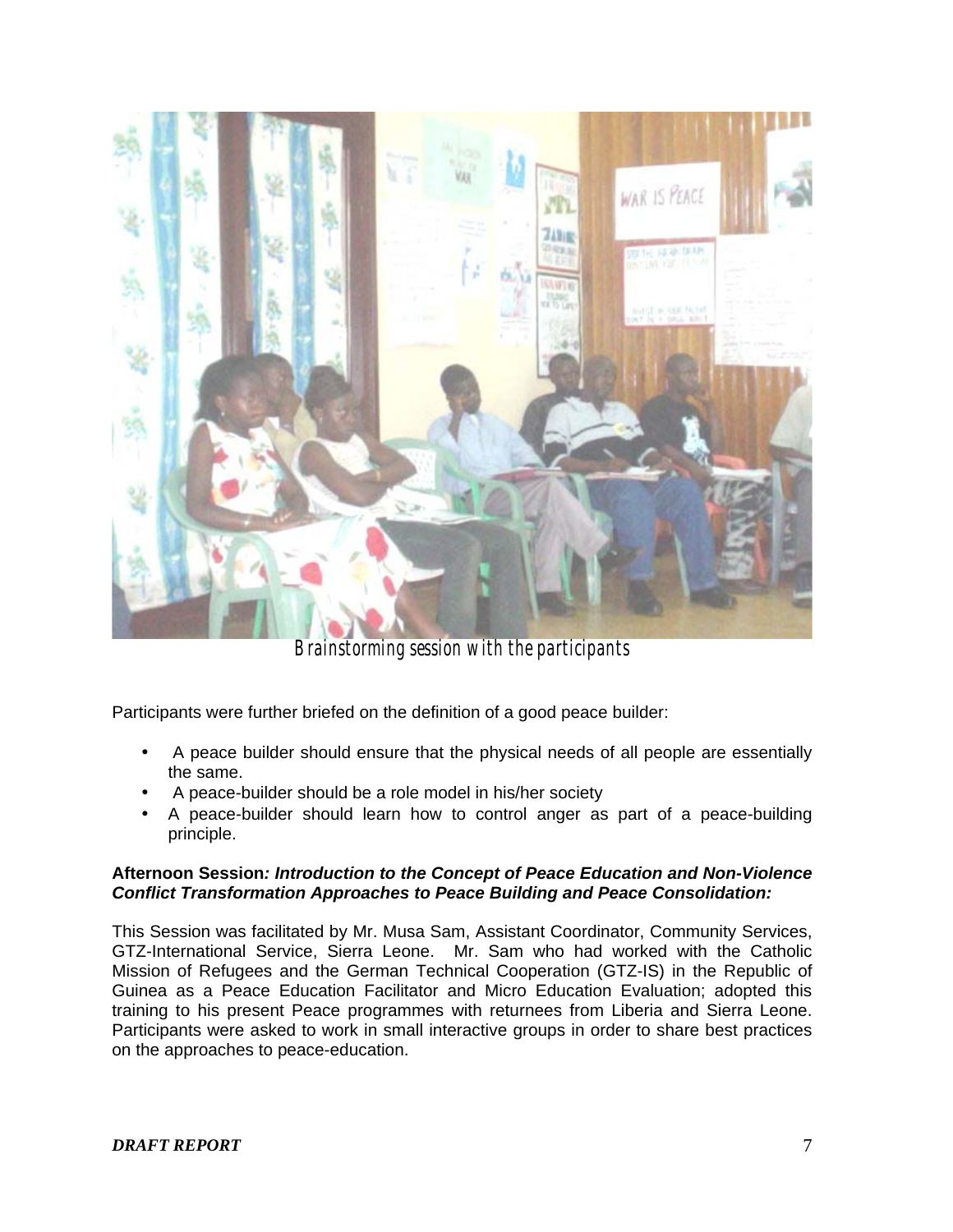While introducing the concept of peace-building, he gave a brief introduction to programmes initiated by young people in the sub region, with emphasis on the need to strengthen our actions and undertake positive action that bring about lasting peace in the Mano River Union.

## **Participants were asked to develop a definition of a conflict and it sources considering the following questions:**

- 1. What is conflict?
- 2. What are the sources of conflicts
- 3. How do we transform conflict without being violence at all?

Participants went into groups to answer the questions and had the opportunity to explore further the definition of conflict with analysis on the sources of conflict in their countries from the economic, social, political psychological needs. The participants were able to define:

## **Conflict as:**

- a. Clash of interest amongst individuals, groups, organizations and inter-state;
- b. Social interaction where individual/parties perceived threat to its own values, rights cultures and needs, etc.
- c. Disagreement or misunderstanding between two or more parties or communities or countries;
- d. Emotional imbalance;

## **Causes of conflict in the MRU:**

- Bad governance and corrupt practices of political larders
- Influence of foreign policy/donor guidelines
- Power struggle and political instigation
- selfishness and greed for power by political leaders
- breakdown in communication network (roads, telephone, etc);
- Ethnic and civil conflict
- Military Coups
- Poverty and ignorance
- Lack of educational facilities
- Marginalization of women and youth
- Discrimination and poor management of natural resource
- Cross board invasion
- Poor health facilities
- Increase in the level of drug abuse and smuggling of available resources;

The discussion later developed into approaches to peace building; participants were asked to brainstorm on approaches to peace building at community level. The facilitators then led the discussion on negotiation as powerful tool for non-violent conflict transformation; he gave an input for sustainable reconciliation in the MRU.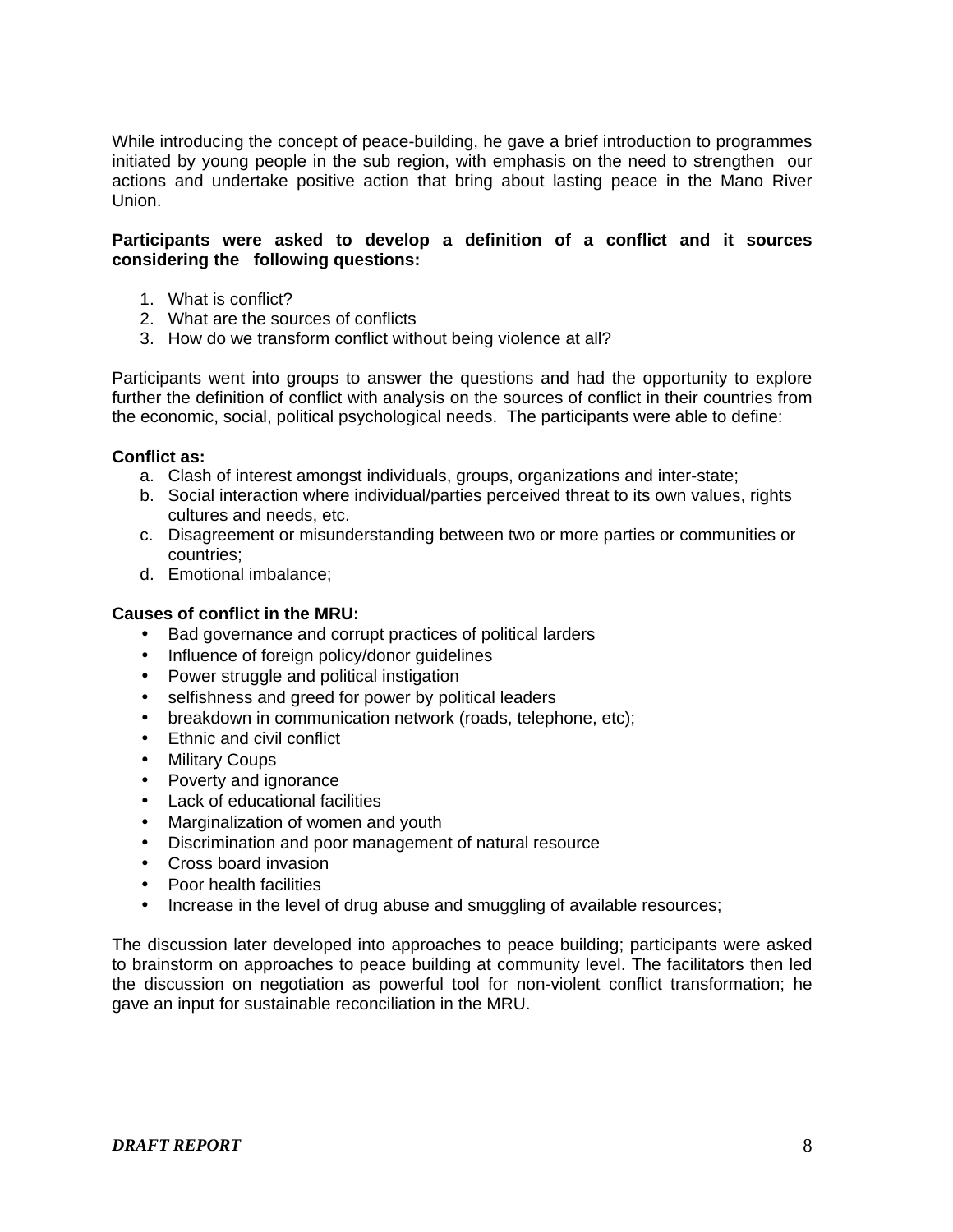# *Peace Building in the Mano River Union, (The role of Young People)*

### **Objectives**:

- a. To familiarize participants on the role of youths in promoting peace in the Mano River Union;
- b. To promote strategies for youth in planning and implementing a Peace education Programmes;
- c. To create a common forum for collaboration and partnership for effective role of young people in conflict management in the MRU;
- d. To distinguish between formal and non formal peace education;
- e. To create interventions for other stake holders on peace education for young people;

The facilitators of this session, Ms. Menamuta Pratt, Head of the Peace Studies department at the University of Sierra Leone, give an overview of the Mano River union from it establishment in 1973 to 1980 when Guinea formally joined the Union. She briefed the participants about the establishment of the Secretariat of the Union in Freetown and its many achievements including the construction of the Mano River Union Bridge and also the harmonization of national policies in a range of fields including health sports, research, education and training.

She then addressed her self to the conflict in the MRU and the role of young people in solving the problems?

# *Problems within the MRU:*

- a. Language barriers
- b. Ethnic conflict;
- c. Instability and cross border attacks;
- d. Era of mistrust, Accusation and counter accusations
- e. Recruitment of child soldiers
- f. Child trafficking and child labor
- g. Violence and Discrimination against women
- h. Marginalization of youth in decision making process and community development
- i. Increase in the number of displaced persons
- j. Separation of families due civil and political conflict
- k. Smuggling of natural resources by armed merchants and business people
- l. Underdevelopment
- m. Corruption and mismanagement of public funds
- n. Drug abuse among youth
- o. Greed for power by selfish political leaders
- p. Sexual abuse and exploitation of women and children
- q. Human right violation (child rights)
- r. Arbitrary killing
- s. Indiscriminate arrest and detention of opposition leaders
- t. Nepotism and tribalism
- u. Bad governance
- v. Unfair labor practices (low wages)
- w. Lack of national consciousness
- x. Poverty and ignorance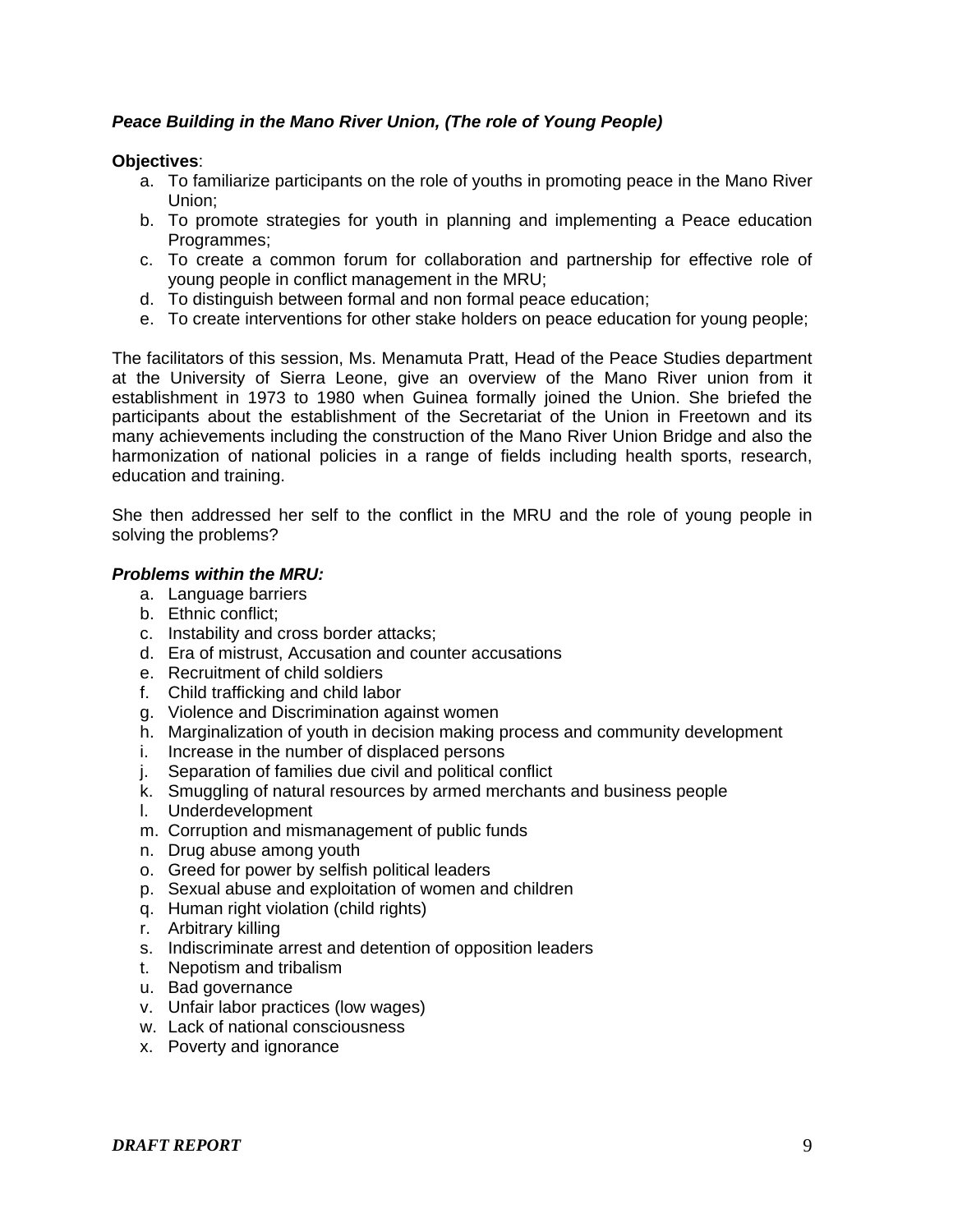- y. High illiteracy rate (poor educational systems)
- z. Frequent military coups

## *Mrs. Pratt also critically examined Peace Education within the context of young people:*

- a. Peace Education is seen as activities that promote the knowledge, skills and attitudes that will allow people of all ages, and at all levels, to develop the behavior changes that can prevent the occurrence of conflict, resolve conflict peacefully, or create the social conduction conducive to peace;
- b. Peace Education activities can take place in formal and non-formal settings;
- c. Peace Education is relevant to every citizens because peace or its absence affect every facet of life;
- d. Peace education is important because it foster unity, establishes justice and human rights and brings about good governance;

## *Indicators for establishing a Peace education Programme*

- a. There should be a demand for peace education activities;
- b. It should response to social and cultural realities of the community;
- c. There should be top government commitment and community initiatives;
- d. Conflict Management should be recognized as a factor of life with the advantage to enhance development;
- e. People should prepared to give up prejudices, discrimination, tribalism, nepotism and marginalization of vulnerable groups;
- f. Community members; individuals and groups should have access and control over available resources;
- g. People should have access to basic education and medical services;
- h. Political leaders should established a transparent and accountable mechanism;
- i. Community services should be promoted to build community cohesion;
- j. Fundamental human rights should be respected by individuals, groups and social institutions e.g. local authorities;
- k. Advocacy groups should be established at community level;

#### *Role of Youths in Planning a Peace education Program*

- a. Publicize the existence of the campaign and commitment already made by UNESCO;
- b. Publish notices and announcement of peace education events;
- c. Cooperate with other Civil Society organization to lobby;
- d. Organize training programs;
- e. Collect Peace Education materials
- f. Involve youth in Conflict Resolution, mediators and negotiation;
- g. Involve in peer group counseling and trauma healing programmes;
- h. Collective responsibility toward community development;
- i. Volunteerism and youth networking;
- j. Youth Participation in policy making, and implementation of programmes relating to youth,
- k. Initiate Peace building and reconciliation programmes.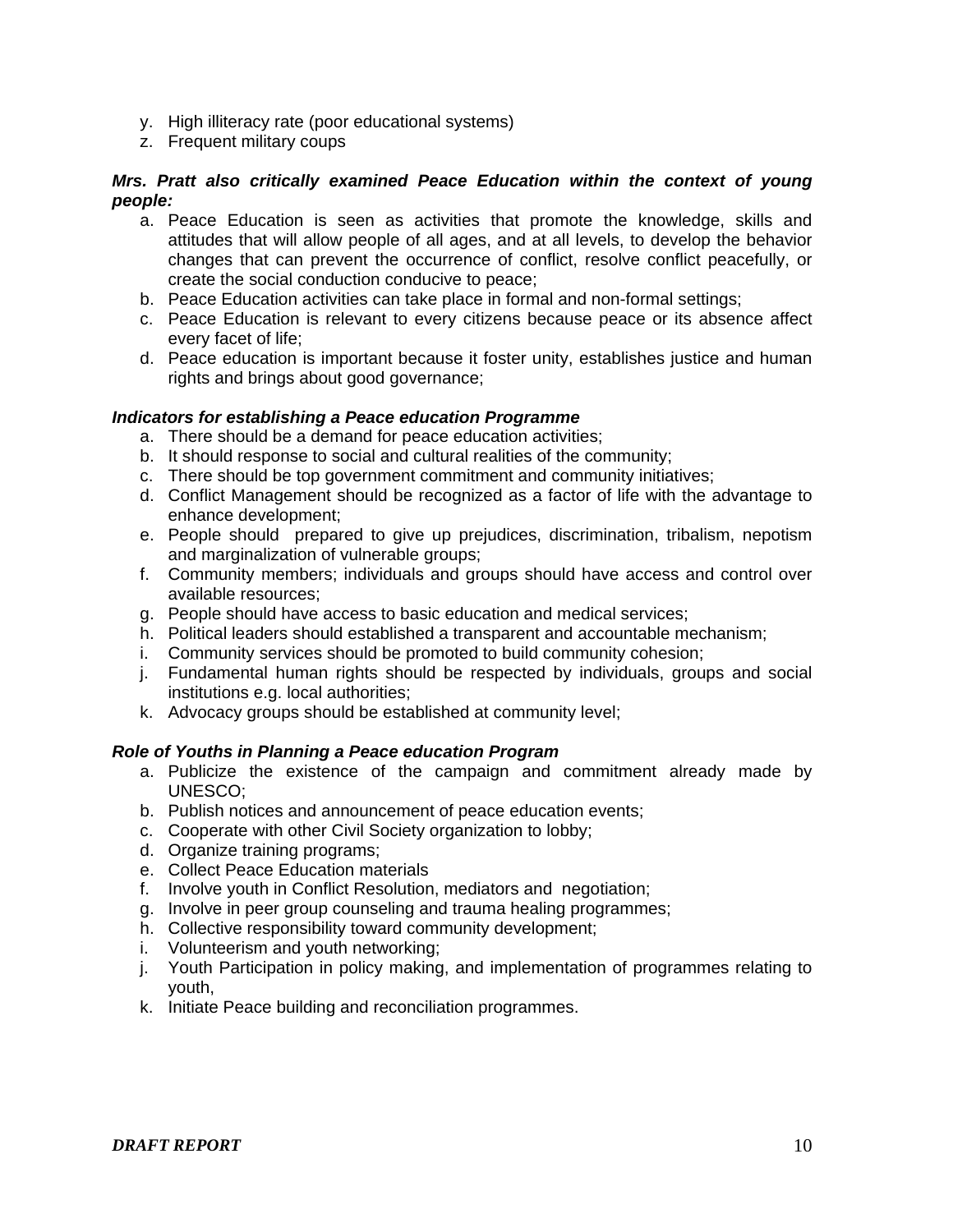#### *Mrs. Pratt then divided the participants into three groups to document a successful peace education programmes in the Mano River Union Basin. Below are summary on some of the major issues discussed;*

- a. That conflict exist at all levels of social interaction, from personal inner; national conflict to global civil wars and international violence;
- b. That conflict resolution, peace building, civic education techniques provide us with ways to examine a situation; with responses that allow a more peaceful co-existence in communities and societies.
- c. Peace education involves s process of progress and justice
- d. A culture of peace consists of values, attitudes, behavior and way of life based on non violence and respect for fundamental rights and freedom of every person.

After a short break, the participants returned to look more closely at Peace Building and Youth Development. This was again facilitated by Mrs. Pratt of the University of Sierra Leone.

## *Summary of session:*

Young men and women in the MRU constitute over 65% of the population in the Manor River Union. Prior to the war, the needs of youths were neglected; this constitutes one of the major causes of the rebel war in the Mano River Basin. Most combatants committed wild range of atrocities including rape, maiming of children, looting of properties and destruction of homes. Currently, Youth empowerment and advocacy programmes should be initiated and encouraged; the essence of youth development is road map to sustainable peace and development in the MRU's.

# **DAY THREE: TUESDAY 29th JULY 2003**

### *Morning Session: The Role of Youth in the Mano River Union;*

This session was facilitated by Mrs. Memunatu Pratt, Head of the Peace Studies Department, University of Sierra Leone.

# **Objective:**

To highlight some of the challenges for building peace in the Mano River Union;

# *Who is a Youth?*

The UN considers and person between the ages of 18-35 as a youth. A major characteristic of a youth is that of zest and vitality, a youth is energetic and adventurous.

#### *Negative roles of youth in the MRU*

- Destroyed lives and properties in rural and urban communities.
- Smuggled arms and ammunitions across boarders for civil and political wars fairs.
- Manipulated to destroy communities within the (MRU)
- Amputated limbs of peaceful citizens across the (MRU) boarders;
- Trade and trafficking drugs
- Smuggling to minerals and resources

#### *Positive roles of youth in the MRU*

• Mediators to stop civil and political wars in the (MRU).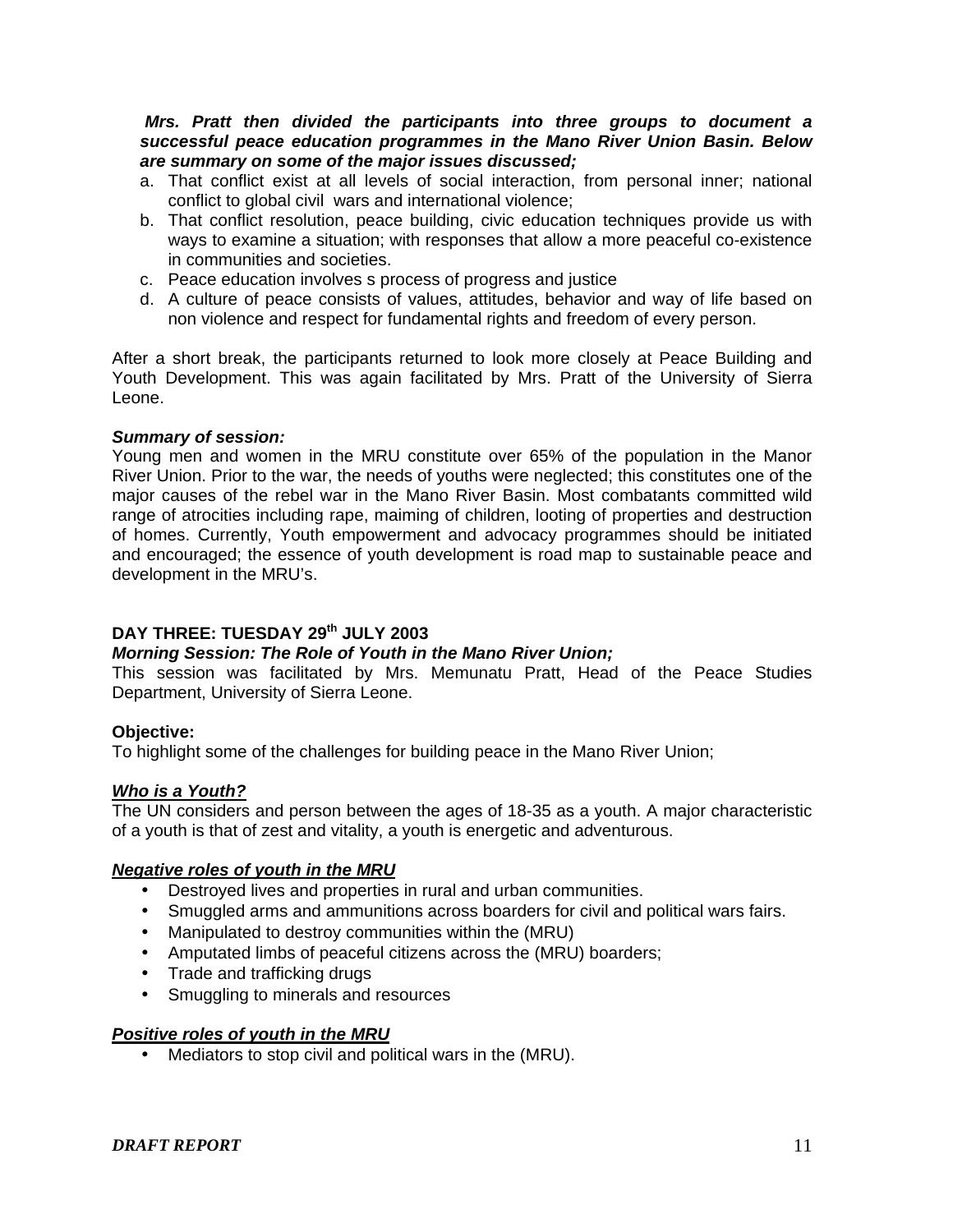- Peace-making in rural communities within the (MRU).
- Organize cross-cultural sports and tradition programmes.
- Organize community trade fair to promote economic empowerment of youth.
- Share technical expertise and professional skills in community development;
- Promote community cohesion through peace and reconciliation ceremonies/programmes.

## *What Are the Challenges to Build Peace in (MRU).*

- Organize peace education seminars, workshops or programmes at home, in communities, family gatherings and schools.
- Organize youth-to-youth/Peer group counseling.
- Refurbished positive cultural programmes and traditional societies.
- Organize community sensitization programmes on a culture of peace and nonviolence in rural community and across the (MRU) boarders.
- Mobilize community actor, religious groups, youth organizations and NGOs to create a network of young peace-builders in the (MRU).
- Identify traditional methods in transforming civil and political conflicts.

At the end of this session, Mrs. Memunatu Pratt summarizes the major issues discussed during plenary session.

• That social change requires a highly committed citizens guided by ideals. We need a vision of long-term change in which people will have the chance to develop a culture of peace in the Mano River Union (MRU).

-Youth are gradually providing basic social services especially in community development reconciliation programmes;

-Youths are now organized into groups or organizations for the promotion of democracy and development in the sub region of West Africa;

-Several youth groups are now involved in Peace and Civic Education Programmes as peer educators in schools and at community level;

#### *Impact of war on youths*

#### *Negative impact*

- Separation and displacement of family members;
- loss of educational opportunities
- loss of dignity
- perpetrators and victims of violence (rape, maiming and killing)
- increase in the level of drug abuse amongst youth
- Psychological imbalance due to protracted stress
- Loss of traditional and cultural values
- Lack of respect of elder and local authorities/institutions
- Low self esteem

#### *Way Forward to peace and sustainable development*

• Reform of democratization process;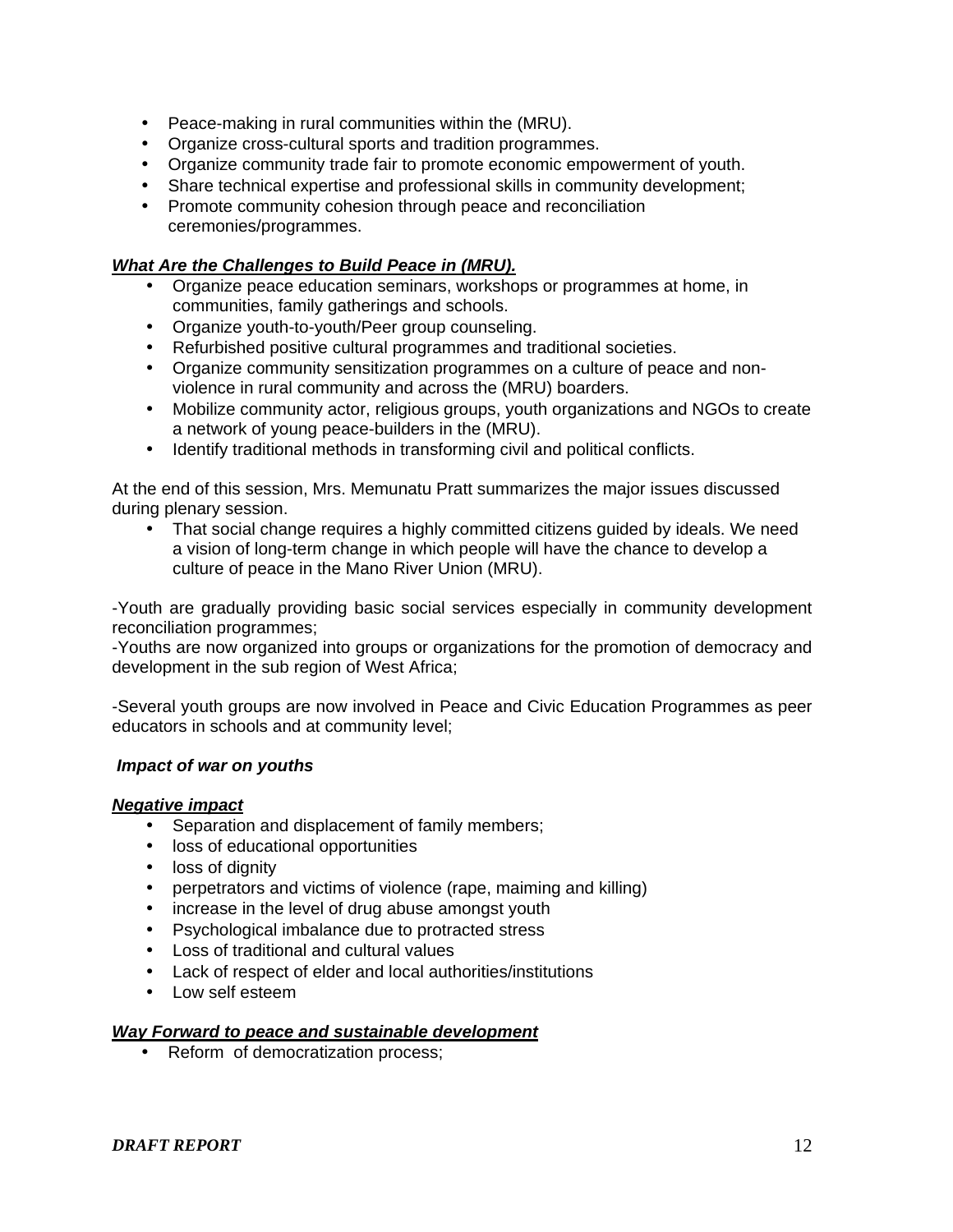- Restoration of traditional and cultural values in society;
- Awareness raising on conflict management in local communities;
- Enhanced cohesion for the common good of all;
- Fight against corruption and marginalization of vulnerable groups;
- Respect for human rights and rule of law;
- Involvement of youth in community needs assessment, planning and programme implementation;
- Develop monitoring mechanisms for the control of small arms and light weapons;
- Provision of skills and vocational training institutions in rural communities;
- Campaign for the rights of women and children in armed conflict;
- Promote campaigns on primary health programmes;
- Be a role model for co-existence and promote a positive outlook;
- Be prepared to sacrifice time/resources for the peace building process;
- Established peace building network across youth institutions and rural communities;
- Encourage focus group discussions on issues related to peace, HIV/AIDS prevention and community development;
- Involve the elderly and religious leaders in community sensitization programmes;
- Lobby local businesses for support in promotion youth initiatives;

## **Afternoon Session:** *Basic Human Rights Principles***:**

*Objective: To help Participants understand the basic human rights principles in working with community groups and social institutions:* 

#### **This session was facilitated by Mr. Richelieu Allison, Regional Director of WAYN.**

#### **Objective:**

*To help participants understand that all people are entitled to their Human Rights.* 

Human rights derived from recognition of the inherent worth and dignity of all human beings. They assert the entitlement of all people to the fundamental conditions necessary for their freedom and well-being.

Participants performed a short role play which clearly indicated three important human rights abuses, participants were given the opportunity to discuss the role play highlighting a list of other human rights they value.

Looking back through history, we see that people acquired rights through membership of a particular group: a family, a tribe, a religion, or a nation. Members of a particular group ("us") found security and protection within it. The idea that all human beings have human, or natural, rights simply because they are human did not become widely accepted until the middle of this century. After World War II, the world was horrified to discover that Nazi Germany had systematically murdered more than 6 million Jews. People wanted to ensure that nothing like this would be allowed to happen again. Representatives of the newly formed United Nations drew up a list of rights that all people are entitled to regardless of their sex, race, colour, language, national origin, age, or religious or political beliefs. In 1948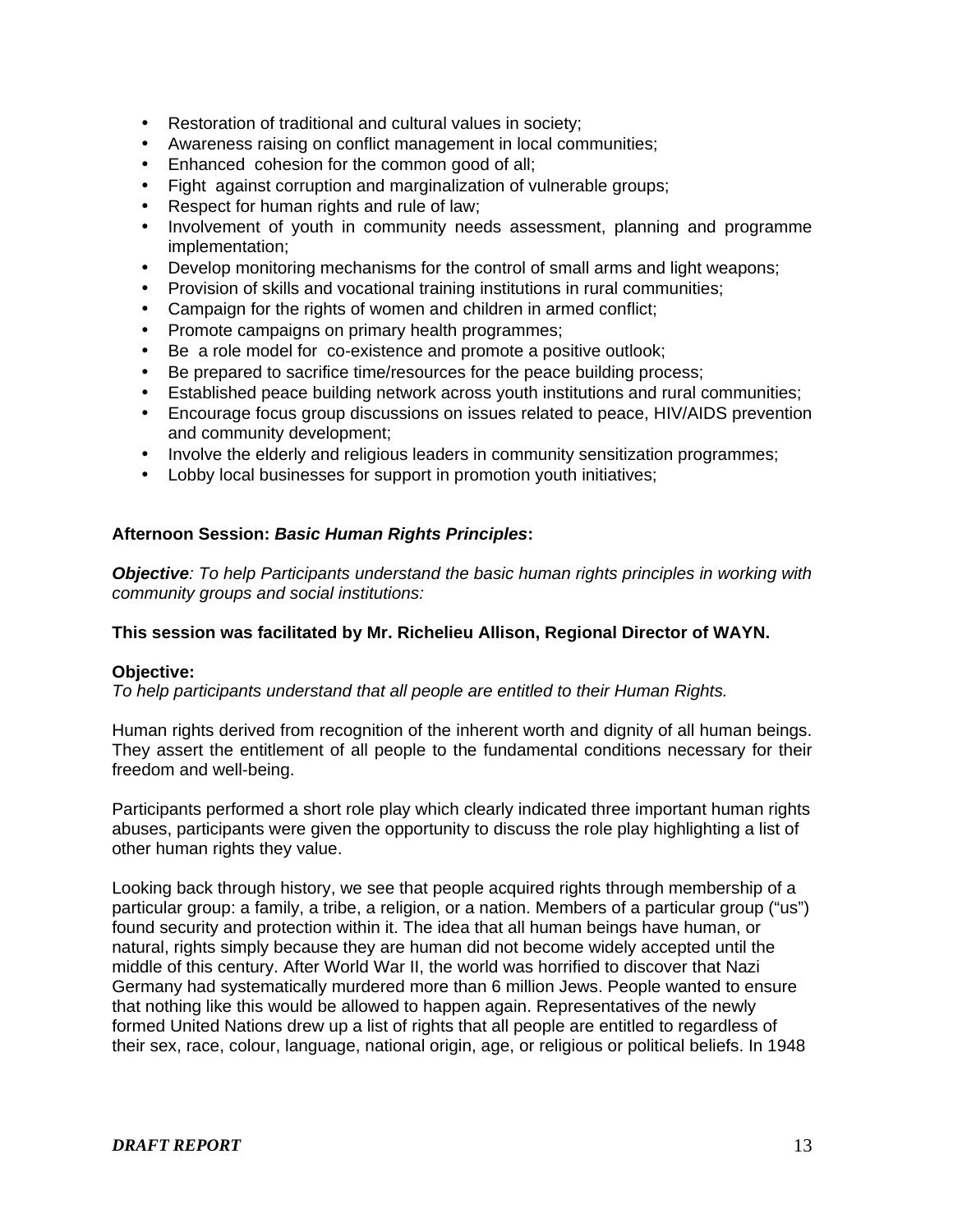they produced the Universal Declaration of Human Rights. It was to serve as "a common standard of achievement for all people and all nations.

## **Activity:**

Participants were divided into three large groups to define the categories of Human Rights that are international recognized for a period of 30 minutes. The later did a presentation on the follow categories of rights.

## **Group one:**

**Civil and political rights**: the rights are sometime referred to as "first generation" rights. They were the first generation of rights to be formulated more than 200 years ago at the time of the American and French revolution. These are rights that protect individuals against the abuse of state power. They protect the life and dignity of individuals, and guarantee various freedoms involving their thoughts, actions, choices and participation in the political life of their society; freedom of movement, to protection from arbitrary arrest, to a fair trial, and to hold religious or political beliefs.

## **Group Two:**

# **Social and economic rights:**

These rights are sometimes referred to as "second generation" rights. They were formulated in the  $19<sup>th</sup>$  century by the socialist movement, in reaction to capitalist exploitation of the working classes and colonial peoples. Unlike civil and political rights which protect individuals from the state, these rights depend on the intervention of the state to provide people with social and economic security, and they are concerned with living standards, employment, health and education.

#### **Group Three:**

# **Cultural, Environmental and Development Rights:**

These rights sometimes referred to as "third generation" rights, are of very recent origin. The importance of cultural and development rights began to emerge at the time when people were being freed from colonial domination. Concern for environmental issues has emerged in the last two decades.

#### **Poverty as an Element in the UN Declaration 1974**

The root causes of poverty as an element in the UN Declaration 1974' that "every man, woman and child has the rights to be free from hunger and malnutrition in order to develop fully. Essentially, human rights allow human beings to make claims on all other people to uphold their rights.

Participants were asked to reflect on the categories of rights and relate it to the present situation in their respective communities or organization

#### **Group One:**

Members of group identified arbitrary arrests by government's officials as one of the greatest human rights violations in the region. They recommended the strengthening of Youth human right organizations and the formation of youth alliances to serve as extra pressure groups to monitor arbitrary arrests by governments.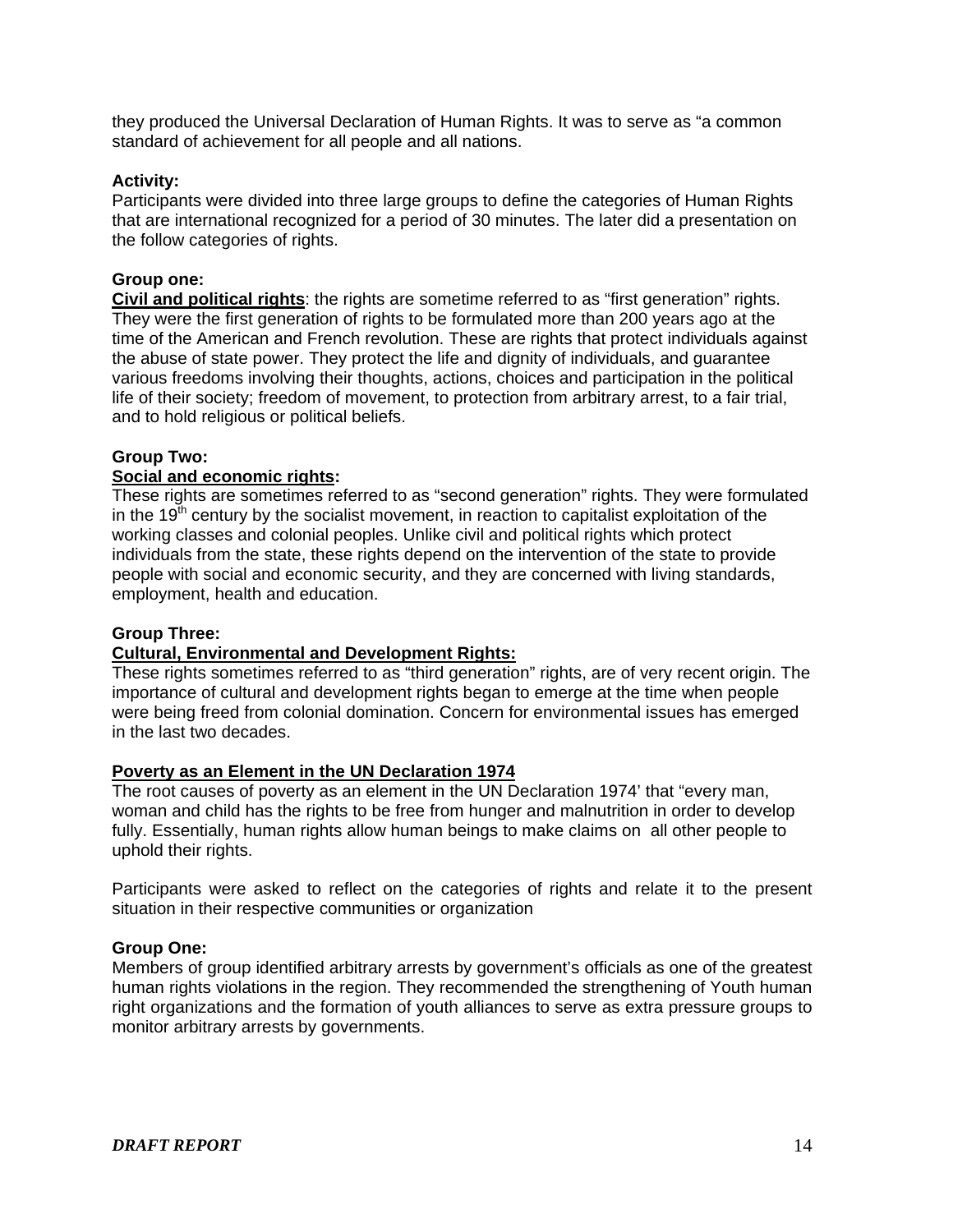#### **Group Two:**

Member of this group described the violation of free speech by governments as a serious threat to the protection of human rights and a threat to democracy. They further took cognizant of the fact that though most countries have inscribed in their constitutions the protection of free speech, governments have over the years failed tremendously to protect this right. They recommended the constant holding of public forums by young people to remind governments of their constitutional and statutory responsibilities as enshrined in their constitutions as well as the holding of periodic seminars to sensitize people about the right to free speech.

#### **Group Three:**

Interestingly, members of this group identified the failure of governments to provide people with social and economic security with less access to equal and control over the nation's wealth as a violation of human rights in the region. They called for a more holistic approach amongst civil society and youth groups in ensuring that governments undertake sustainable programmes and implement good policies to improve the living standard of their citizens;

The participants were reminded that "true peace was not only the absence of conflict but also the presence of justice" and were therefore urged to serve as true advocates for human rights and social justice in their communities.

#### *Evening Session: Discussion on the Current Situation in Liberia*

Participants were briefed on the rebel war in Liberia commencing from the civil crisis in 1989 to the present rebellion. He lamented the fact that most of the combatants were young people who were used to orchestra some of the most gruesome atrocities even witnessed in the sub region;

Participants were then divided into two groups by the facilitator to brainstorm on the role of young people in quenching the fire in Liberia and to prevent it from again degenerating into a regional conflict.

The participants regretted the situation in Liberia which has resulted into the continuous loss of innocent lives and destruction of properties and called for the immediate deployment of an international peace keeping force as a means of finding an immediate solution to the problem. They also called for the holding of a mediation meeting by the International Community amongst the warring parties and the involvement of the governments of Guinea and Sierra Leone.

They recommended the involvement of young people from Liberia, Guinea and Sierra Leone in future Peace Meetings and the creation of an Early Warning Youth Mechanism System to identify potential conflicts and formulate peace building strategies to address them. They also called for sensitization programs for young people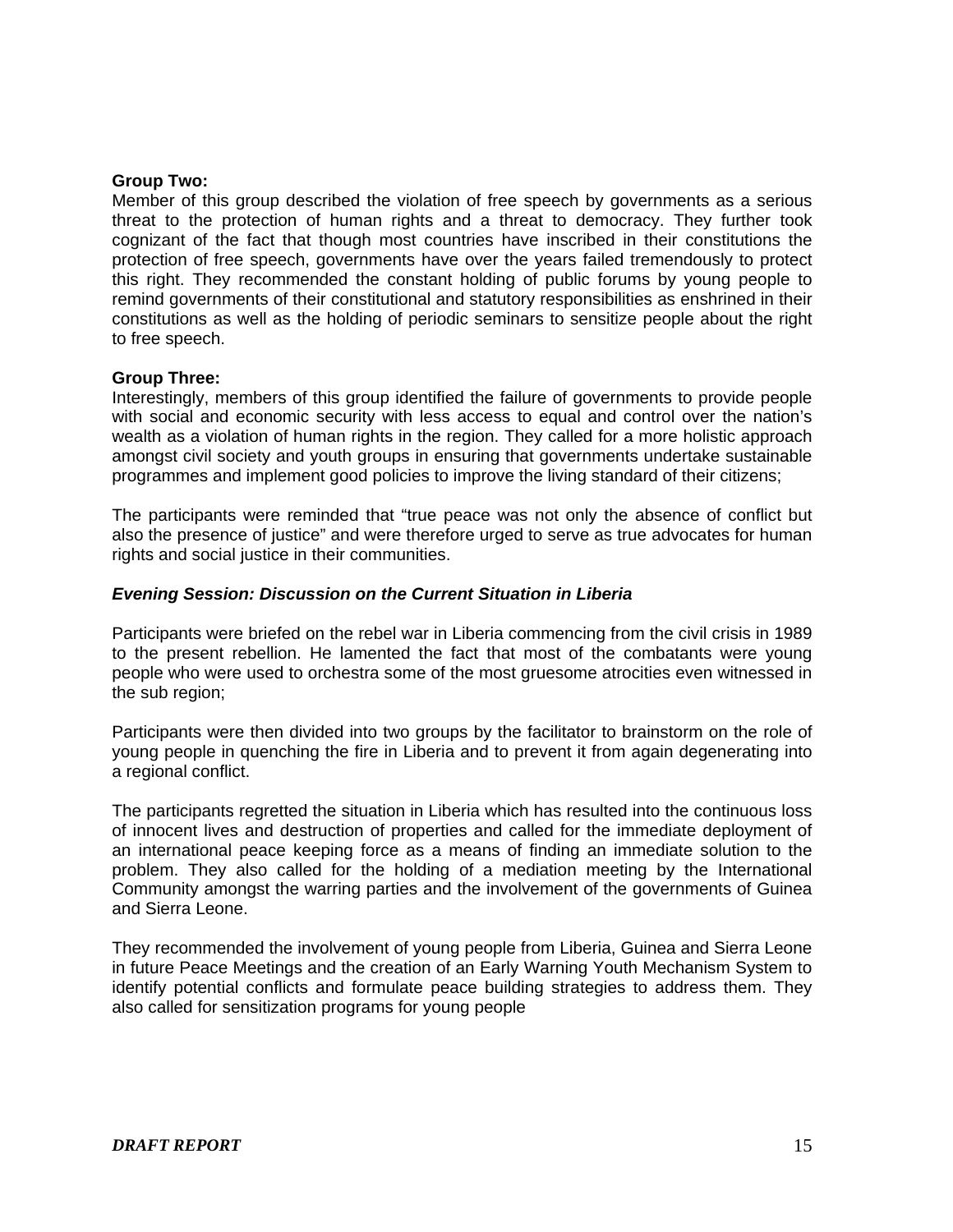## DAY FOUR: WEDNESDAY 30<sup>th</sup> JULY 2003

#### **Morning Session:** *Impact armed Conflict on children in the Mano River Union*

This important session was facilitated by Mr. Ibrahima Diouf, Child Protection Advisor to the Executive Secretary of ECOWAS and Mr. Bert Theuermann, Child Protection Technical Advisor for the United Nations Mission in Sierra Leone.

#### **Goal:**

- a. To highlight the impact of war on children;
- b. To examine the problems of child soldiers in the MRU;

#### **Objectives**:

- a. To enable participants acquire skills in protecting the basic rights of children as enshrined in the UN Convention on the Rights of the Child.
- b. To help develop a sub-regional Mechanism on the protection of youth in armed conflict (Child Soldiers);

#### **Activity**:

Participants brainstormed on the definition of the **"Child soldiers"**. The term *"child soldier"* has become widely adopted, and will, therefore, be used to cover any person less than 18 years of age who is part of any kind of regular or irregular armed force or armed group in any capacity other than purely as a family member. It does not, therefore, only refer to those carrying arms, but includes cooks, porters, messengers, and those accompanying such groups, including girls recruited as concubines or for forced marriage.

Participants were asked to divide into five groups' in order to analyze the following questions:

#### **Group One: Why are children recruited?**

- Easily used in battles
- Easily manipulated
- Adventurous
- Quick to learn fighting skills
- No competition for the leadership role
- Less costly
- Pose a moral challenge for enemies

### **Group Two: How children are recruited, and by who?**

The manner in which children are recruited ranges from compulsory to voluntary recruitment, although in practice it is hard to ascertain the reality as they often merge into one another. The most distinct category is compulsory recruitment by conscription. This, by its nature, is a governmental prerogative. Many children, however, are conscripted under age. This may happen even where there is a legal minimum age of 18, because:

• People are simply unaware of their rights;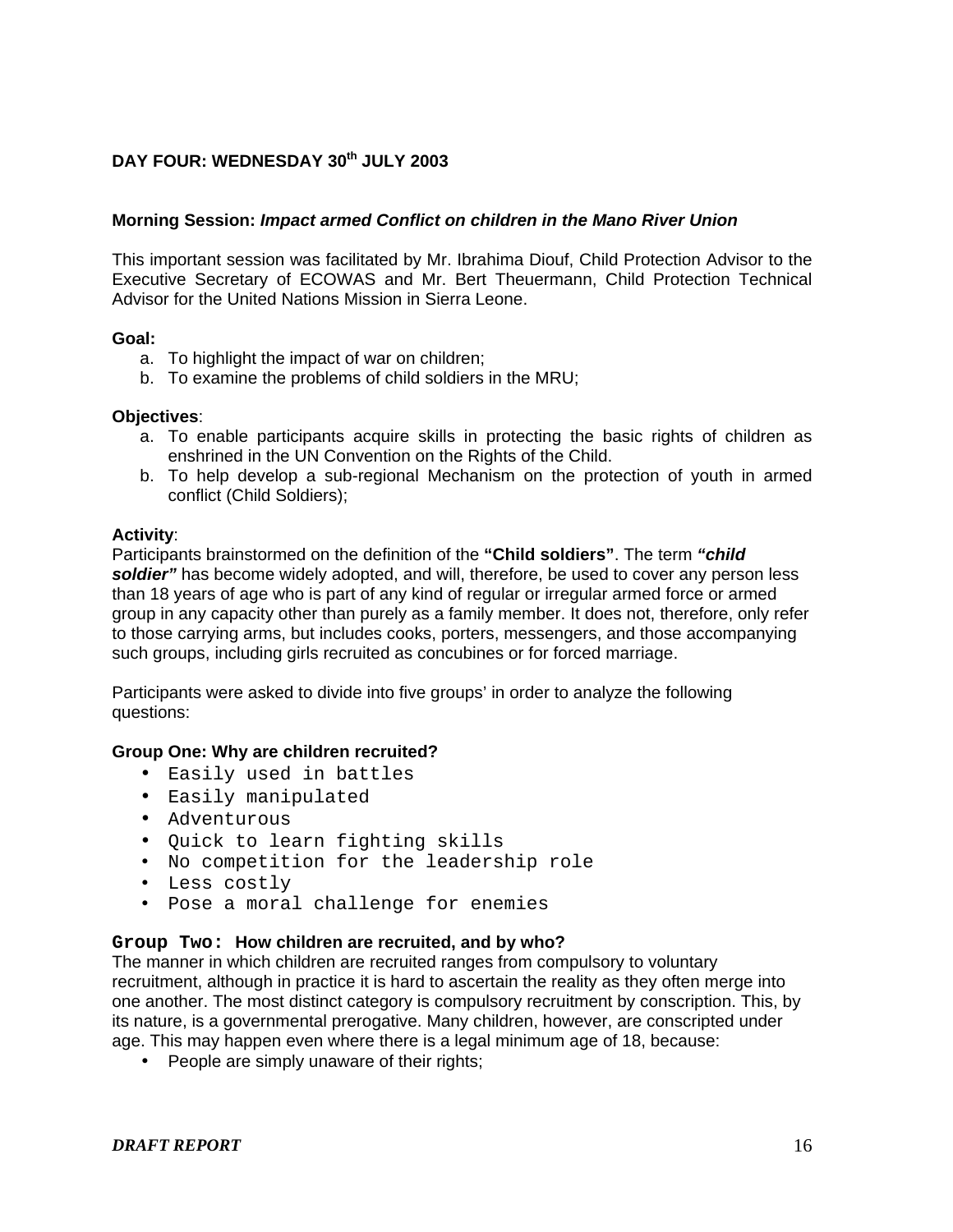- The children lack documentation such as birth or identity records;
- They voluntarily enlist for compulsory conscription whilst under age (sometimes a convenient loop-hole to mask conscription of children);
- They are caught up in "guota" enlistment which may be carried out by government agents, village headmen, local militias and so on, who are concerned to make up required numbers and pay little heed to the ages of the conscripts;
- Lack of adequate safeguards and the absence of mechanisms of appeal not allowing people to enforce their rights;
- The conscription system is flawed or outright ignored by the military particularly where there is a perceived need for an enlarged force, or the military is targeting certain groups.

# **Group Three: Children who are vulnerable to recruitment?**

In any situation, however, due to economic, social, political or cultural circumstances, it is important to recognize that certain children will be more vulnerable to under-age recruitment whether voluntary or forced.

Overwhelming majority of child soldiers, in almost every conflict, are drawn from the poorest, least educated and most marginalized sections of society. Those separated from their families or with disrupted family backgrounds, particularly among refugees and the displaced, are especially at risk. They include:

- Children from particular ethnic, racial or religious groups;
- Children living in the conflict zones;
- Children from unstable or disrupted backgrounds;
- Children separated from their families and without the protection that the family can provide to prevent recruitment;
- Unaccompanied children who initially became associated with an armed group for protective reasons, but who may progress to active participation;
- Former child soldiers.

# **Group Four:**

### **Are there are issues that are common to the experience of all children who have participated in conflict and which require consideration if they are to reintegrate with their families and communities?**

- Separation from the family:
- Family poverty and vulnerability;
- Education and vocational training;
- The participation of children;
- Health;
- Children in need of special care.

# **Group Five: What can be done to reintegrate children to normal life?**

• Assessing child care needs: determining the numbers of children who will be immediately reunified with their families; the numbers for whom interim care is required during tracing; and the numbers requiring longer-term alternative care;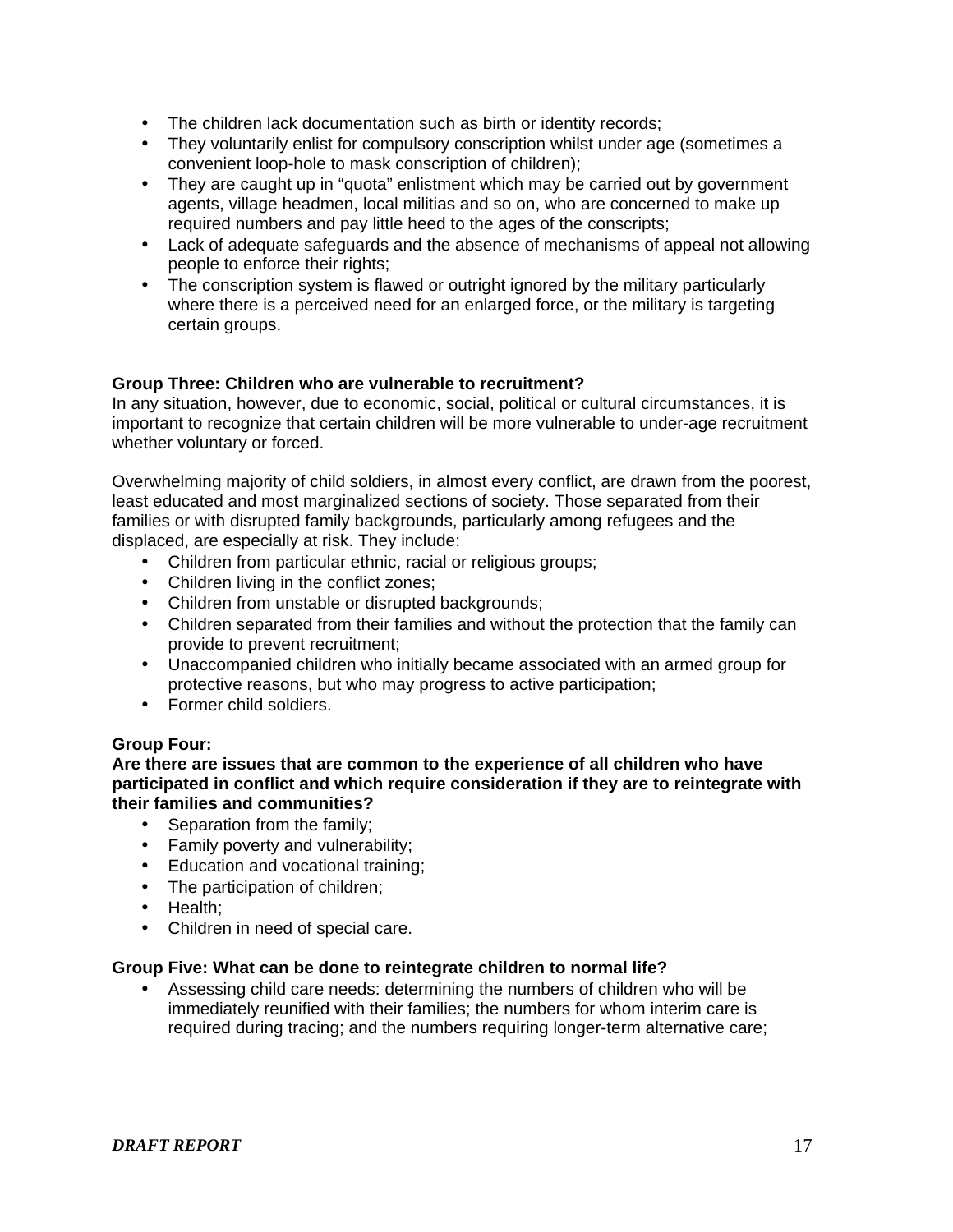- Establishing criteria to identify vulnerable families and to determine appropriate assistance to enable the reintegration of their children;
- Identifying networks of social support at the community level: churches;
- mosques; schools; women's organizations; youth and community structures and so on;
- Identifying children with special needs, and paying particular attention to the special situation of the girl soldiers.

# **Re-Establishing Social and Emotional Bonds:**

As they try to return to normal life, the impact of the children's experiences as soldiers may affect the re-establishment and development of social and emotional relationships. It would be helpful for individuals engaged in programmes to assist social reintegration to consider how the following issues may be addressed in a practical way within programme activities.

- The re-establishment of trust
- The re-establishment of self-esteem
- Self-control
- The re-establishment of identity
- The recognition of resources/strengths
- The re-establishment of attachment.

## **Afternoon session:**

The session started with a surprised visit of *Dr. Dennis Bright, Honorable Minister of*  Youth and Sport in Sierra Leone. Dr Bright had an informal meeting with the participants in the lobby of the hotel. He commended the participants for their selection and formally welcomed them to Sierra Leone on behalf of the Government of Sierra Leone. He also praised the West African Youth Network for selected Freetown as venue for the seminar and for chosen to collaborate with the United Nations of Youth-Sierra Leone Network as partner to organize the event. Dr. Dennis Bright, who is fluent in French, also chatted with some of the participants on an individual level. His visit, though impromptu, helped to reawaken a sense of sub-regional consciousness and a renewed level of commitment amongst the participants.

#### **Site seeing: Field trip to Leicester Peak**

After this session, participants prepared themselves for a sight seeing with a visit the Regent Village, one of the oldest communities in Freetown, Sierra Leone. Several historic sites were visited including the University of Sierra Leone and the Botanical Garden at Leicester Peak. Discussions were held with the Head of the Peace Studies Department in relation to the early settlers and a brief history of Sierra Leone linking the establishment of the Mano River Union and intercultural exchange programmes were talk about. Also, participants visited the mountain with the aim to view the wild life in comparison with their respective countries and the impact of a decade civil war on the environment. This evening session ended with cultural activities during which participants had the opportunity to display their cultural talents through Dramatization, role songs, fairy tales, traditional games, and a musical concert at which time participants tried to blend their national anthems.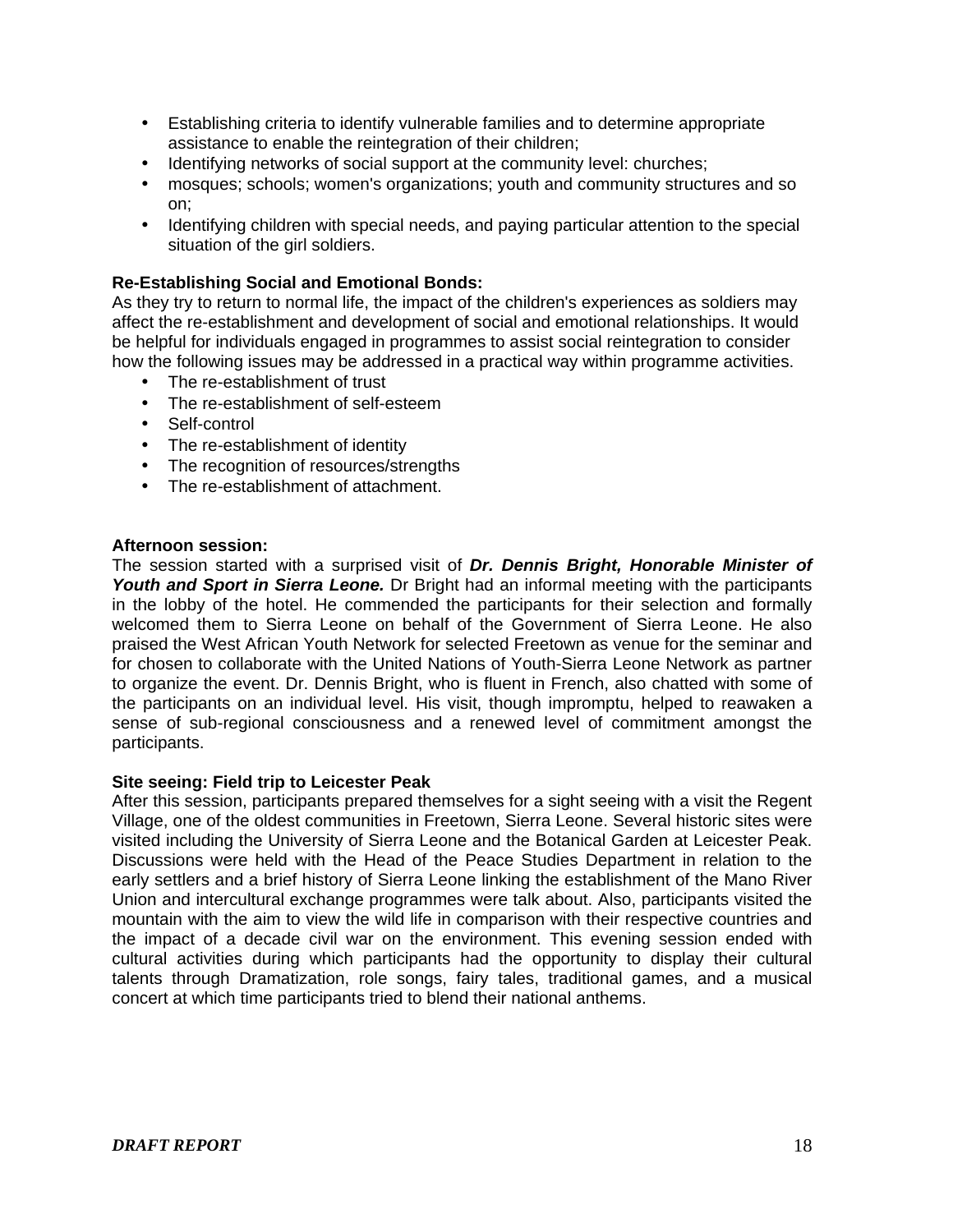## DAY FIVE: THURSDAY 31<sup>st</sup> AUGUST 2003

#### *Topic: Understanding Conflict-root cause/mapping; Actors and approaches to conflict prevention.*

#### **Morning session:**

Mrs. Memunatu Pratt, Head of Peace Studies at the University of Sierra Leone served as Facilitator.

#### **Objectives**:

- a. To understand the causes of conflicts;
- b. To enable participants to understand the methods of resolving conflict;

#### *The facilitator divided participants into three groups to do a situational analysis on Pre conflict, Open Conflict and the Post Conflict in the Mano River Union:*

#### **Presentation of Group work; participants reported in a large group on the following:**

| <b>Group one: Pre-Conflict</b>  |                                                 |
|---------------------------------|-------------------------------------------------|
| Bad governance<br>$\bullet$     | No Civil education                              |
| Social exclusion<br>$\bullet$   | Drug abuse                                      |
| Denial of rights<br>$\bullet$   | Violence and non-transparent<br>$\bullet$       |
| Corruption<br>$\bullet$         | elections                                       |
| Mismanagement<br>$\bullet$      | Violence against women                          |
| • Unemployment                  | Drug abuse<br>$\bullet$                         |
| Lack of patriotism<br>$\bullet$ | Arms trade and trafficking<br>$\bullet$         |
| Indiscipline forces<br>٠        | Smuggling of mineral and resources<br>$\bullet$ |
| Hunger                          |                                                 |

#### **Group two:** *Open Conflict* **Group three:** *Post Conflict*

| Gross human rights violation;      | Accountability;<br>$\bullet$                   |
|------------------------------------|------------------------------------------------|
| Destruction of social institution; | Dealing with the trauma of war;<br>٠           |
| Lack of access to education and    | Gender based violence;<br>$\bullet$            |
| training;                          | Child soldiers;<br>$\bullet$                   |
| Deprivation of empowerment of      | Reform of democratization;<br>$\bullet$        |
| women;                             | Restoration of values in society;<br>$\bullet$ |
| <b>Conflict Resolution;</b>        | Fight against corruption;                      |
| Peace agreements and the Process;  | Respect for human rights;                      |
| The United Nations and other       | Enhanced cohesion for the common<br>$\bullet$  |
| agencies;                          | good of all;                                   |
| Civil society roles;               | Involvement of youth in regional;<br>$\bullet$ |
|                                    | envelopment control of small arms;             |
|                                    |                                                |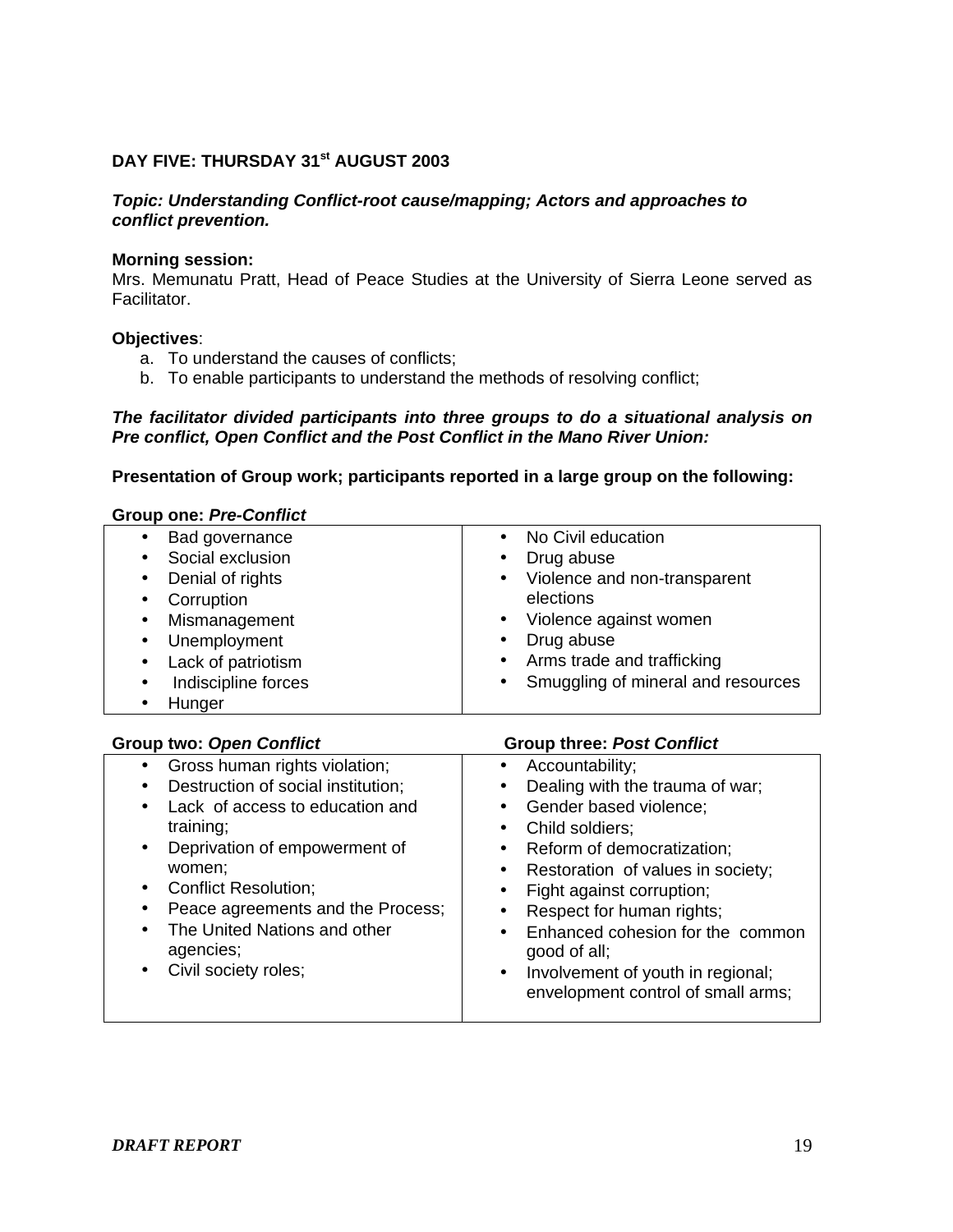## **Resolving conflict in the Mano River Union:**

Resolving civil conflicts in Mano River Union include basic techniques designed to facilitate the resolution of conflict at all levels. Approaches in conflict resolution seek to identify the root causes of conflict and bridging the gap between hostile groups. Conflict resolution also refers to the strategies that address open conflicts in the hope of finding not only an agreement to end the violence but also a resolution of incompatible goals underlying it; while conflict transformation is the most thorough and far reaching strategy in analyzing early warning signs.

#### **Method of Conflict Resolution civil conflict:**

- Conflict mediation
- Negotiation and multi-track diplomacy
- Conciliation programmes
- Arbitration and judicial procedures
- Adjudication

#### **Afternoon Session:**

#### **Training in Strategies for HIV/AIDS Prevention**

This Session was facilitated by Emmanuel Roberts, Programme Coordinator of UNOY-SL. Emmanuel, who also served as Assistant Technical Advisor on Gender and Child Protection at GTZ in Freetown, has a vast experience in working with youth and refugees in Sierra Leone, Gambia and Guinea.

#### **Activity:** *Participants were asked to discuss amongst each other in twenty five minutes on the definition of HIV & AIDS and how an individual can get affected with AIDS?*

#### **HIV was defined by participants as:**

- Human Immune Deficiency Virus
- AIDS was defined as Acquired Immune Deficiency Syndrome; AIDS is a disease caused by a virus in which the body's immune systems fails, leaving it prey to the development of a variety of illnesses which can lead to death;

Most participants readily concluded that sexual intercourse is the most common way people can get infected with HIV/AIDS. They however admitted that people get the virus through

- a. Using needles for injection or sharp objects used by an infected person,
- b. Exchange of HIV infected skin piercing, or cutting instrument such as needles; razor blades;
- c. Receiving a blood transfusion with infected blood;
- d. Giving birth by an HIV infected mother;

#### **Participants were also asked to list groups at high risk from AIDS**

- Homosexual or bisexual men who are sexually active;
- Intravenous drug abusers, particularly those who share needles;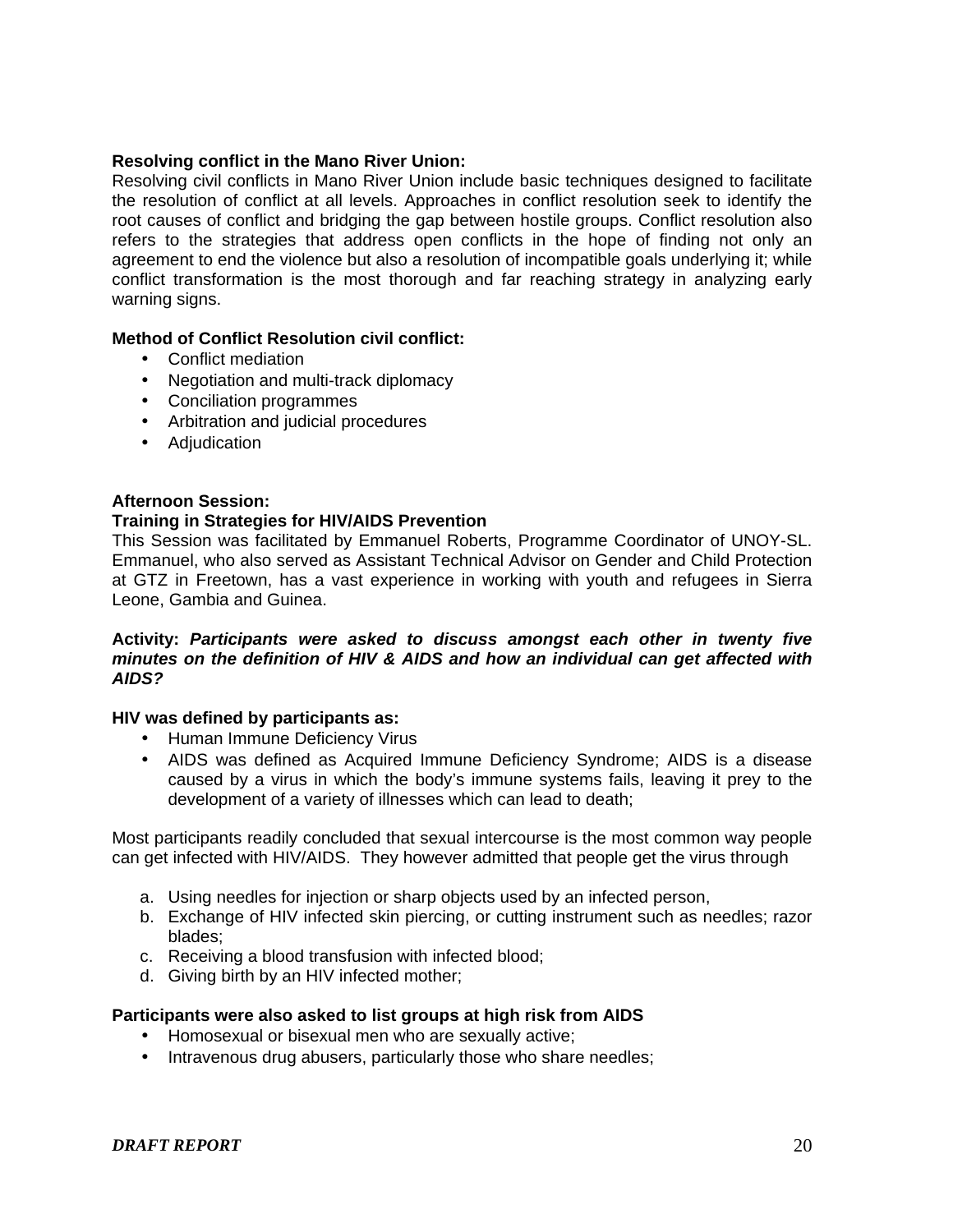- Hemophiliacs and those who have transfusions in inadequate;
- Sexual partners of any of the above;
- New born babies of mothers infected with HIV:

A brainstorming and knowledge assessment on HIV/AIDS was conducted with a view to identify level of awareness among participants in relation to HIV/AIDS prevention in local communities. Few participants responded that they have very little knowledge on the symptoms of HIV/AIDS and do not really believe the virus exist at all. Participants requested to detail information on the symptoms of Sexually Transmitted Infections, HIV/AIDS, prevention strategies and response mechanism for victims of HIV/AIDS.

## **Session Two: Video Show on Sexually Transmitted Infections (STI's) and HIV/AIDS**

During this session, a movie called *Silent Epidemic* was shown to highlight the causes of the Sexually Transmitted Diseases (STD's) and HIV/AIDS. Several issues:

- Have sex with an infected person,
- Getting blood from an infected person,
- Using needles, or sharp objects that have been used by an infected person,
- Syphilis, hypes, tuberculoses,
- Repeated infections of the skin, mouth and throat,
- Unexplained fever, fungi infection, etc)

Were mentioned as diseases people can contract through sexual intercourse. Furthermore, Participants were then asked to brainstorm and develop an action plan on prevention strategies at community level with A.B.C of prevention.

- $\bullet$  A = Abstain from sex (that means don't have sex at all;
- $\bullet$  B = Be faithful to one uninfected partner who is faithful to you;
- $\bullet$   $C =$  Condom use which can be obtained at any health centre and drug store;

The session ended with a review of the workshop objective, fairs and expectations of participants, Participants expressed thanks and appreciation to the facilitators for enabling them to acquire skills that will be adaptable in their operational areas and working with community groups to attain their objectives.

Participants were then requested to brainstorm on how young people can joined the fight against the spreading of the epidemic in the sub-region. Each country presented a statement on the level of HIV infection with emphasis on young people.

After one hour of deliberations, the participants agreed that the setting up of Youth HIV/AIDS Brigades in the three countries was the most effective method of spreading the message using the youth to youth approach mechanism. They also stressed the need for a concerted effort on the parts of all youth organizations in helping to combat the disease.

In summary, the facilitator asked the participants this question: Can condom prevent AIDS? Participants responded that: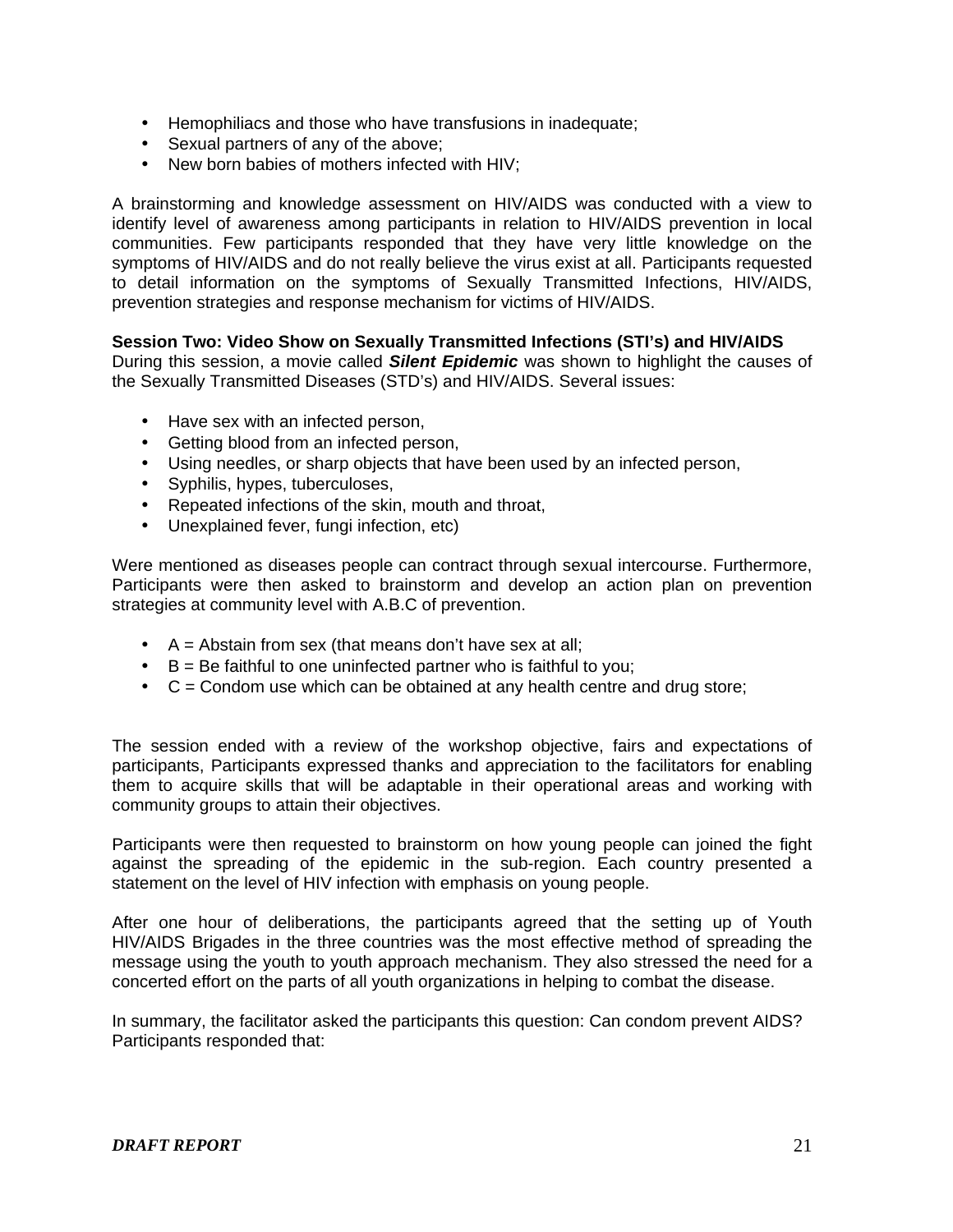• For sexual active people who are not "faith partners" a strong condom, correctly used, is the single most effective defensive against AIDS.

#### **This session was followed by a Special Feature: A Radio Panel Discussion**:

Six of the participants, Richelieu Allison and Ms. Deena Cooper (Liberia); Mohammed Toure and Ms. Mariama Camera (Guinea) and Husam Sesay and Ms. Salimatu Kamara (Sierra Leone) were special guests of Radio UNAMSIL Youth Programme. They participated in a Radio Discussion Programme explaining the objectives of the seminar as well as highlighted the unique role of young people in building a culture of peace in the Mano River Union.

# **DAY SIX: FRIDAY 1st AUGUST 2003**

#### *Morning Session: Root causes of the rebel war in the MRU. Youth Participation*

This session was introduced by Mr. Musa Sam. During the session, participants were asked to brainstorm on the root causes of conflict in the Mano River Union, indicating the role of youth.

Participants were divided into three groups as per their country to analyze events that lead to war and social disorder in their countries from the 1960's within the context of social, political and economic factors.

#### **The road to war in Liberia:**

- 1960-1971: Tubman's era- Marginalization. of indigenous Liberians by the minority ruling class, misused of Public funds;
- 1971: Death of President Tubman after an unprecedented tenure of twenty seven;
- 1974-80: practice of nepotism by the Tolbert's regime, arrest of journalists, forming of progressive opposition groups;
- 1979: Rice riot; arrest of political prisoners and opposition 16 OAU Summit;
- 1980: violent overthrown of government by non commissioned officers from the army; public execution of officials;
- 1981: Crack in the new regime, execution of member alleged of coup attempt, promised to return to Civilian government in 1985;
- 1981-85: Arrest of Political Opponents and journalists;
- 1983: Crack in regime-dismissal of army commander, revolt in Nimba County;
- 1985: holding of Presidential elections announcement of results, elections rigged and attempted military takeover by former army commander, attempt failed, reprisal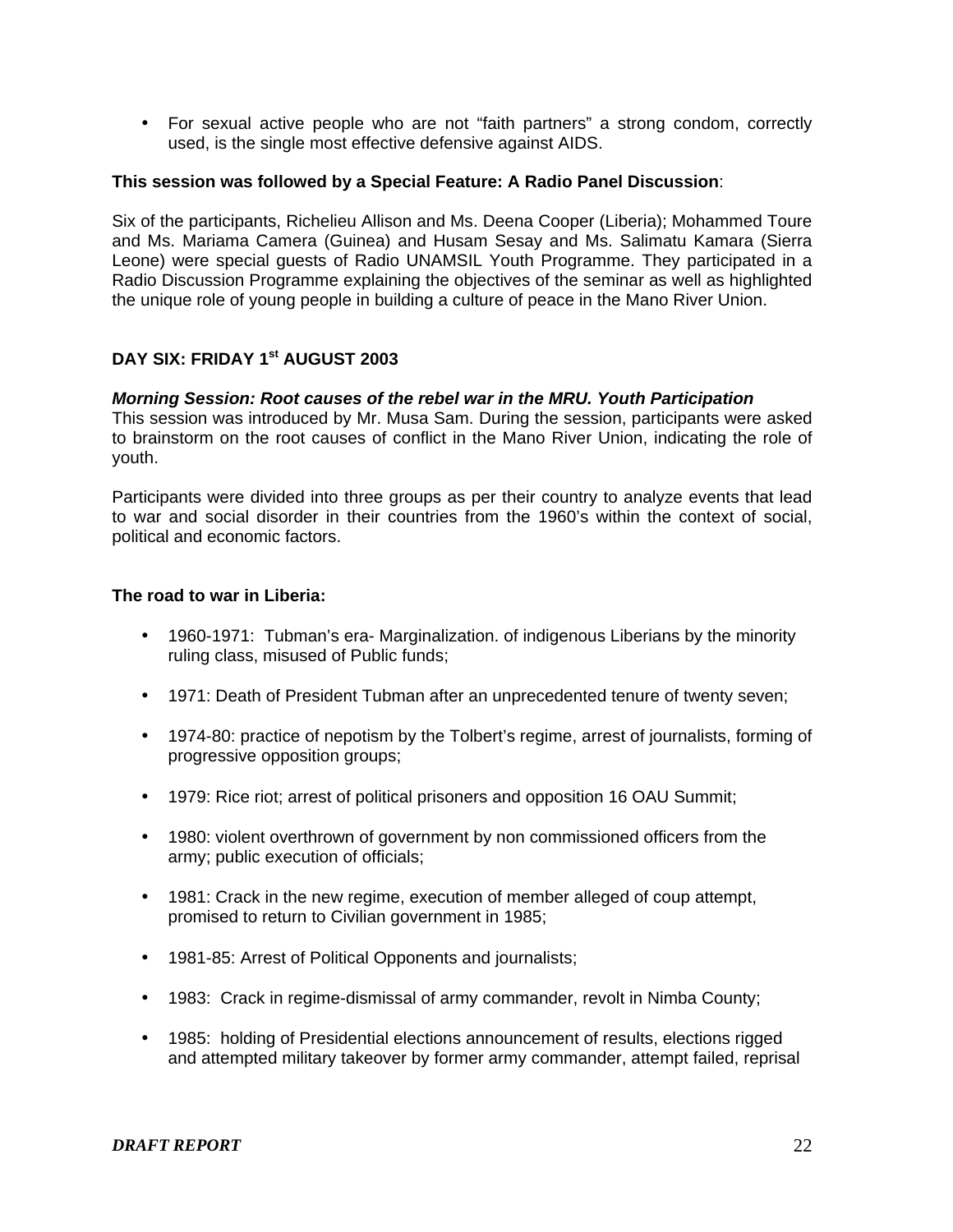by government loyalists against the tribal group of the army commander, most escaped into self imposed exiled;

- 1996: Inauguration of President Doe, coming in second republic;
- 1989: Commencement of Civil Conflict;, Armed group is composed of majority of those who fled the country in 1985; recruitment of child soldiers;, massive killing on tribal line by government troops and rebel group; beginning of national and subregional night mare;
- 1991: War exported into Sierra Leone

## **Situational Analysis since independence in Guinea;**

- 1958: independence under the leadership of Sekou Toure and the Parti Demoncratique de Guinea;
- 1960-1970: Crack down on perceived enemies by government including, imprisonment and execution; 250,000 Guineans went on exile to neighboring countries;
- 1970: Portuguese-Back invasion failed;
- 1978: Relationship with France improved considerably following the visit of President Giscard d'Estary. President Toure had earlier rejected French Aid;
- March 1984: Death of Sekou Toure;
- April 1985: Military coup headed by Colonel Lassana Conte;
- July 1985: Attempt to remove Col. Lassana Conte from power by Prime Minister Diarre Toure failed miserably;
- 1985-1990: Strengthened of his grip on power by President Lassana Conte;

## **Afternoon Session: Conflict Transformation Mechanism, Non violent Conflict Resolution**

This session was facilitated by **Prof. Desmond Williams**, of the International Relation Department of the University of Sierra Leone.

#### *Activity: Participants were asked to list the type of conflict*:

- a. Conflict of interest;
- b. Ethnic Conflict
- c. Political Conflict
- d. Local Conflict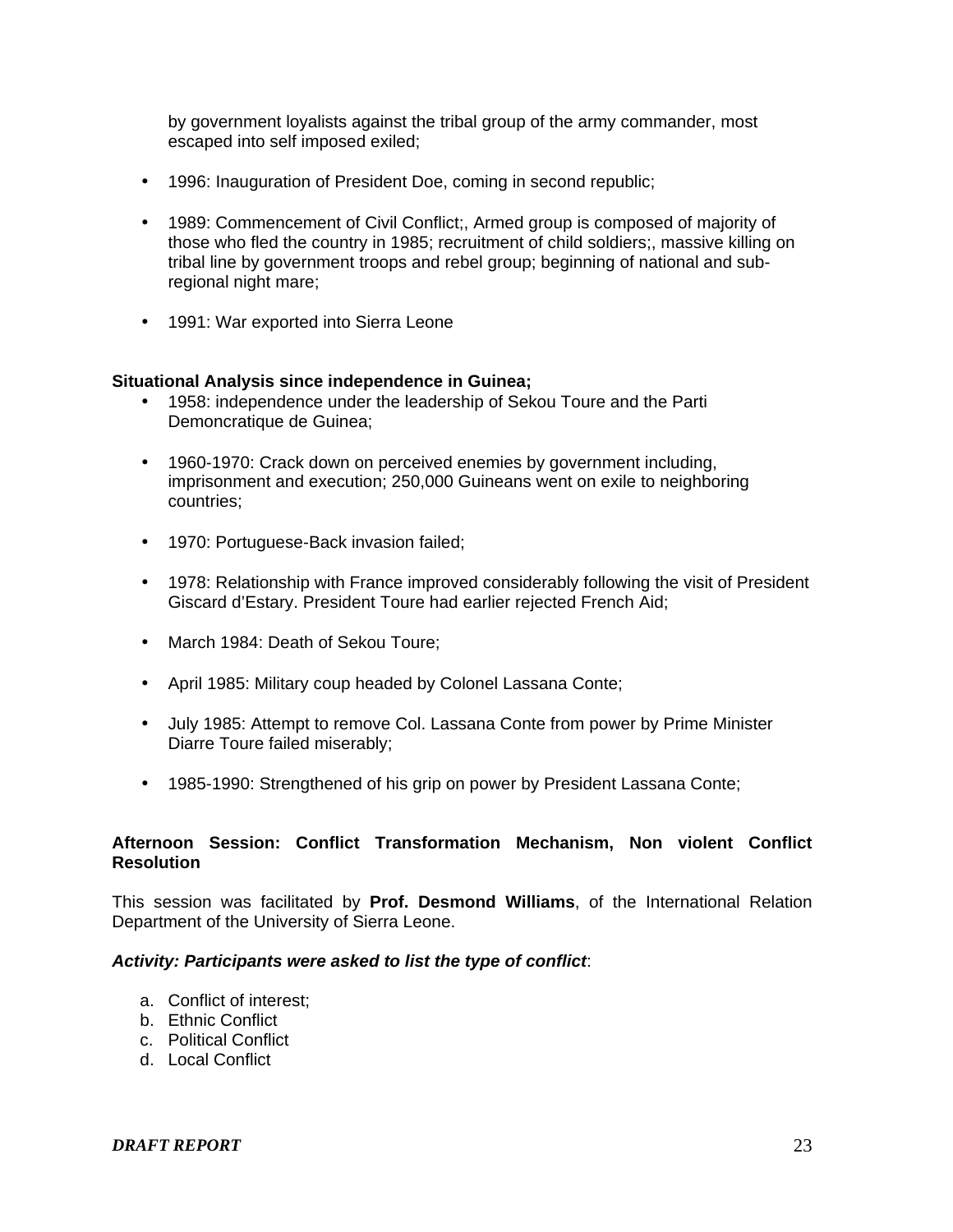- e. Personality Conflict
- f. Economic Conflict
- g. Domestic conflict
- h. Religious conflict

Case studies on the types of conflict were distributed to all the participants to analyze the stages in conflict:

## **1. Pre-Conflict Stage:**

- Incompatible goals;
- Hidden objective from general views;
- Tension in relationship

# **2. Confrontation:**

- Issues identified publicly;
- Each side gathers resources and allies;
- Polarization

## **3. Crises**

- Peak of conflict tension;
- Intense violence in conflict zone
- Public Statement/accusation of parties in conflict;

### 4. **Outcome**:

- Victory
- Defeat
- Ceasefire
- Imposition of settlement
- Agreement reached with the help of mediators

### **5. Post Conflict**

- Fnd of violence confrontation
- More normal relations
- If issues and problems not address return to violence is likely

The Liberian Scenario was used as case study to illustrate the fact that if conflicts are not properly address violence will return. The Liberian participants cited the refusal of the Liberian Government to fully implement the Abuja Accord as the main reason for the renewed hostilities.

A new topic-*Diplomatic Negotiation* was introduced with an aim to enable participant's acquire skills in diplomatic negotiations as a tool in resolution civil conflict;

Diplomacy was defined as the art of dealing with the relationships that exist between states and non-state actors' aims at creating order and peace in international relations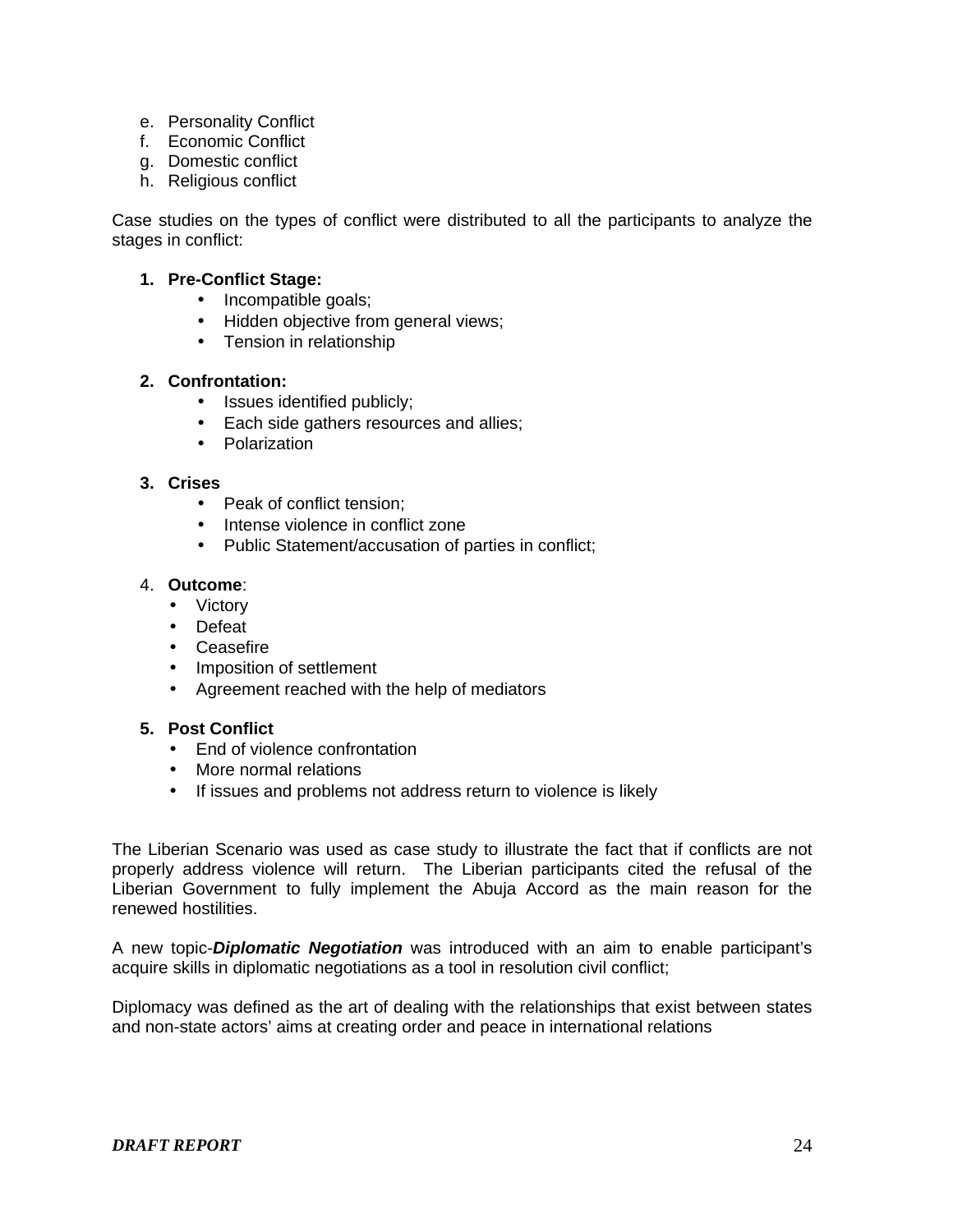Negotiation was defined as processes which people/groups which people/groups with at least partly opposing views are made to reach an agreement.

The facilitator stressed the importance of negotiation in resolving conflict he admonished the participants that negotiators should be patient and neutral if they are to succeed. In negotiation, the parties also have to compromise and give and take.

Participants were then divided into groups to discuss the approaches to diplomatic negotiation and then giving the task to serve as negotiator in a matter involving two parties in a conflict situation as a means of exposing them to the tedious art of negotiating.

#### **Another session: Leadership among youth leaders**

#### **Objectives**:

- a. To create awareness on the concept of good leadership and its impact in our communities and organizations with a focus on institutional building.
- b. to sharpen the administrative and analytical skills of youth leaders so as to enhance the work of their organizations;

This session was facilitated by Mr. Desmond Williams. He said that most Youth organizations failed to achieve the objectives due to poor leadership. He called on the participants to take advantage of the session to help them improve their style of leadership.

## **Definition of a Good Leader:**

- takes initiative
- develop action plan with subordinate
- show concern for members
- give consideration to other views
- take decision critically
- leads and directs
- Encourages and facilitates dialogue

He reminded the participants that most conflicts in the region erupt as a result of poor leadership and that most youth organization failed to achieve their inherent objectives because leaders lack innovation and analytical skills to lead. He stressed the importance of the participant inculcated into their organizations good leadership skills so as to improve the effectiveness of their work.

Participants were asked to develop a skit on the different types of leaders with presentation in plenary session on the following:

- a. The dictator
- b. The Politician
- c. The Boss
- d. The Coordinator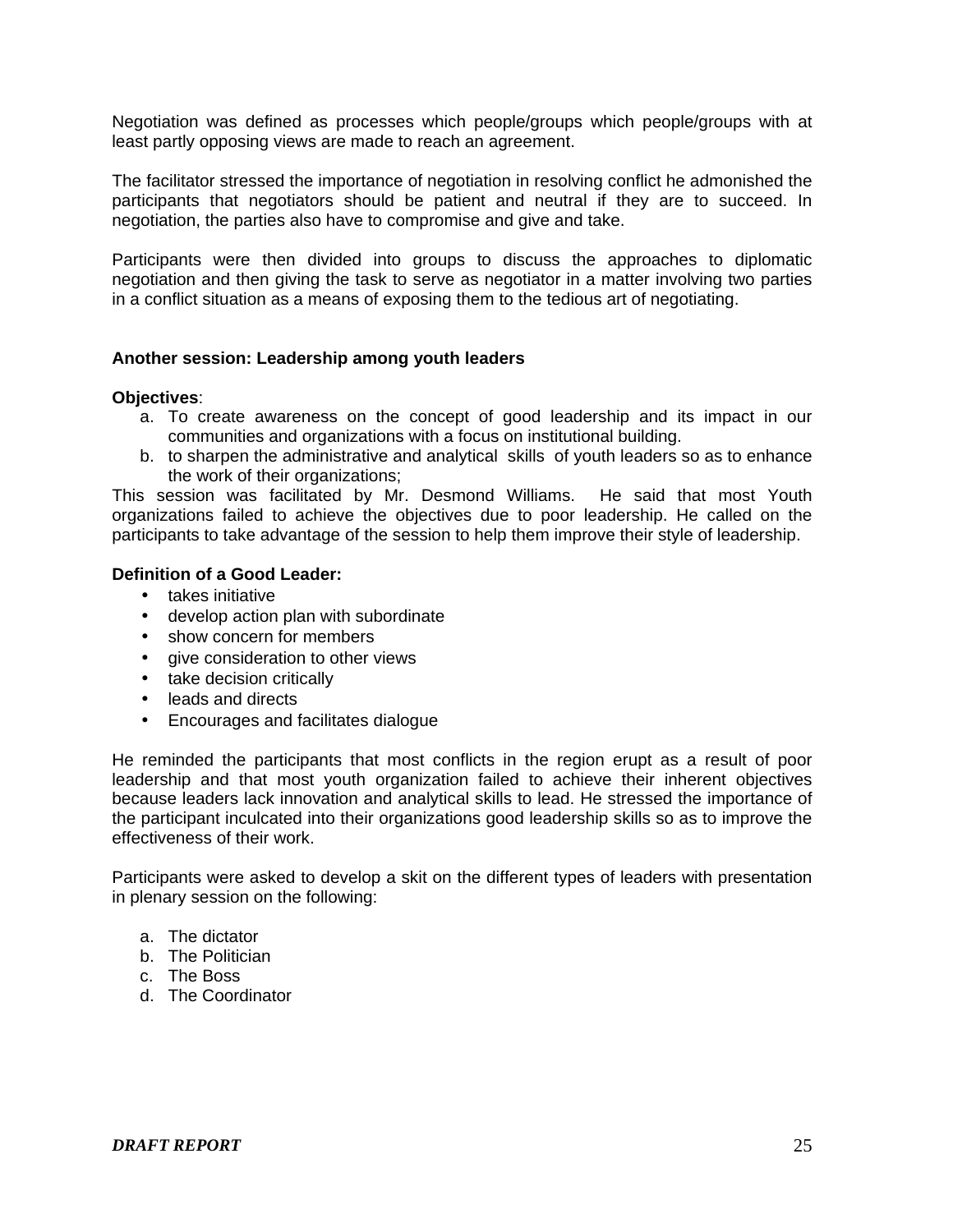# **DAY SEVEN: SATURDAY 2nd AUGUST 2003**

### **Strategies for the Mano River Union Parliament; Follow up Plans; recommendations and projects to be developed by participants;**

This important session was facilitated by Richelieu Allison of the West African Youth Network. In his presentation, Mr. Allison stressed the importance of formulating a Regional Youth Action Plan as a means of ensuring the continuous involvement of young people in all activities of the MRU. He further noted that young people can play a crucial role in revitalizing the structure of the Mano River Union.

He then recommended to the participants the setting up of a Youth Parliament within the Union as a means of galvanizing the support of youth people across the region in activities relating to peace-building, human rights, conflict resolution and youth empowerment.

The participants were then divided into two groups to brainstorm on the proposal and also formulate the structure of the proposed Parliament.

After one hour of deliberation, the two groups presented their findings. Their presentations revealed a general consensus amongst the participants for the immediate setting up of a Mano River Union Youth Parliament to serve as a catalyst for youth empowerment in the region. They further suggested that the Parliament be headed by a Speaker, two Deputy Speakers One Secretary General and three Assistant Secretaries

After formally agreeing on the structure of the Parliament, the participants then embarked upon the next stage of the Parliament, the election of its officials. While many observers were looking forward to a heated election, one of the participants from Sierra Leone, to the surprise of some of the participants, broke the ice when she suggested that Guinea be allowed to nominate the Speaker while Sierra Leone and Liberia nominate the First and Second Deputy Speakers.

This brilliant formula, which was immediately endorsed by the rest of the participants, demonstrated the maturity of young people in exercising their franchise.

The following participants were then nominated and subsequently endorsed by all of the participants to serve for a period of two years:

| <b>Names</b>                | <b>COUNTRY</b> | <b>POSITION</b>                             |
|-----------------------------|----------------|---------------------------------------------|
| 1. Hon. Mohamed Toure       | Guinée         | Speaker/ President                          |
| 2. Hon. Ms. Salamatu Kamara |                | Sierra Leone 1 <sup>st</sup> Deputy Speaker |
| 3. Hon. Ms. Wede Seekey     | Liberia        | 2 <sup>nd</sup> Deputy Speaker              |
| 4. Hon. Sekou Conde         | Guinée         | <b>Secretary General</b>                    |
| 6. Hon. Lancine Doumbouya   | Guinée         | Sec-Projects                                |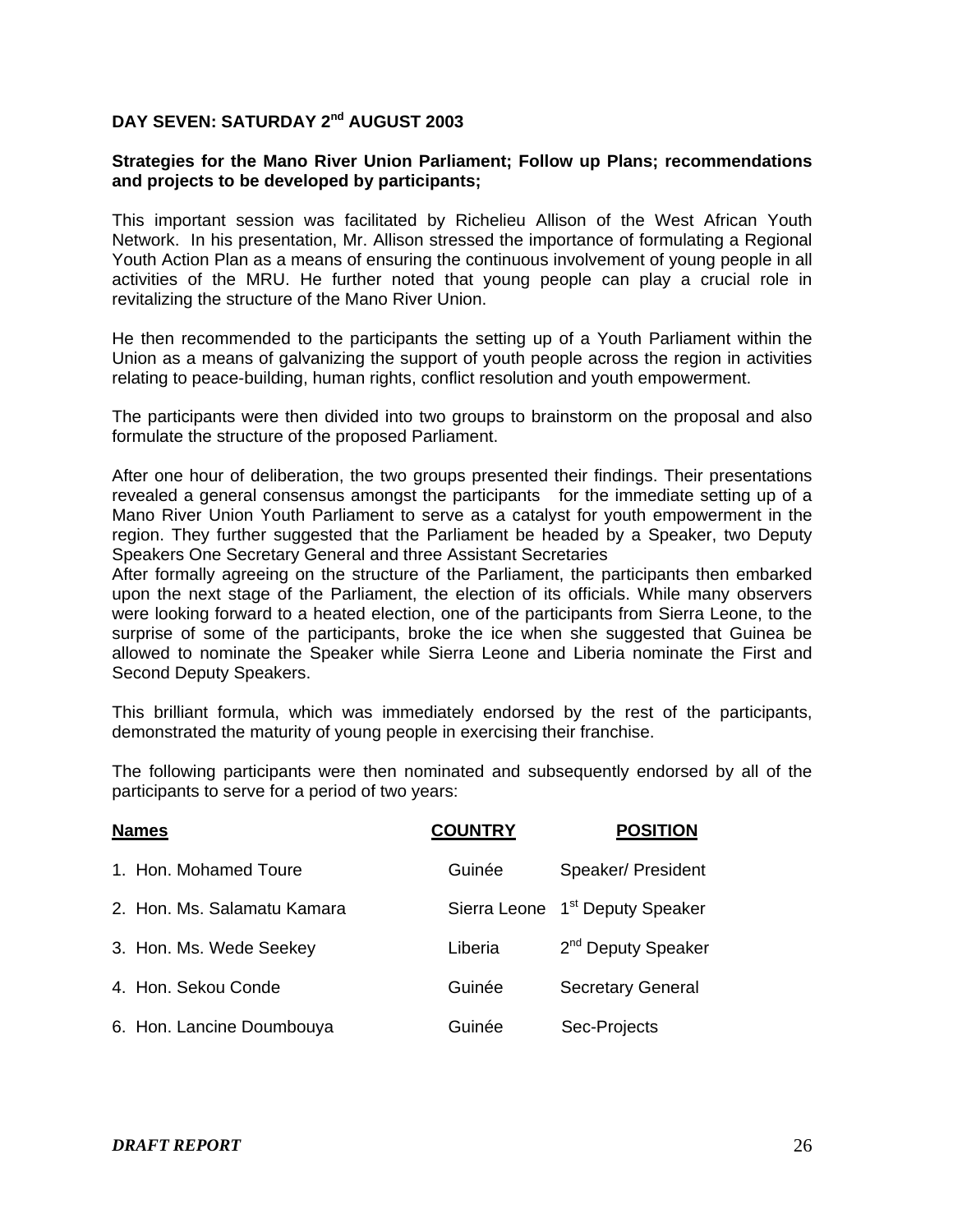| 7. Hon. Mohamed Nyakoi    |         | Sierra Leone Regional Coordinator |
|---------------------------|---------|-----------------------------------|
| 8. Hon. Tamba Williams    | Liberia | Projects                          |
| 9. Hon. Ms Mariama Camara | Guinée  | Sec-Arts and Sports               |
| 10. Hon. Ms Kemah Varfley | Liberia | Arts/Culture/Sports               |
| 11. Hon. Abdulai Gamanga  |         | Sierra Leone Arts/Culture/Sports  |

The officials were congratulated for their preferment by the Seminar Bureau and challenged to ensure the success of the Parliament.

A Special Plenary Session was convened to provide an open forum for the participants to brainstorm and deliberate on follow up plans and to also draw up an Official Communiqué as well as formulate group Proposal for the future.

After three hours of brainstorming, characterized by frank exchange of ideas and healthy debates, the participants issued an Official Resolution to climax the Training Session:

We, the participants of a seven day **Mano River Union Youth Training Seminar** on **Peace Building and Conflict Resolution**, convened from 27 July-3 August 2003 in the City of Freetown,

Having gone through a vigorous Training Exercise aimed at empowering us in the areas of Peace-Building, Conflict Resolution, Leadership and Ngo Project Management, HIV/AIDS and Human Rights and

Having further deliberated on numerous issues of concern in the Mano River Union,

#### **Do hereby resolve**:

- 1. That a Mano River Youth Parliament be set to ensure the involvement of young people in sub-regional issues and to serve as an advocacy mechanism for youth empowerment in the Mano River Union;
- 2. That the Parliament be strengthened and empowered to form an integral part of the Mano River Union and to play a more proactive role in the search of peace, human rights, reconciliation, integration, and good governance in the MRU Basin;
- 3. That Participants endeavor to organize similar Training Program, Peace Caravans and Marches in their respective countries;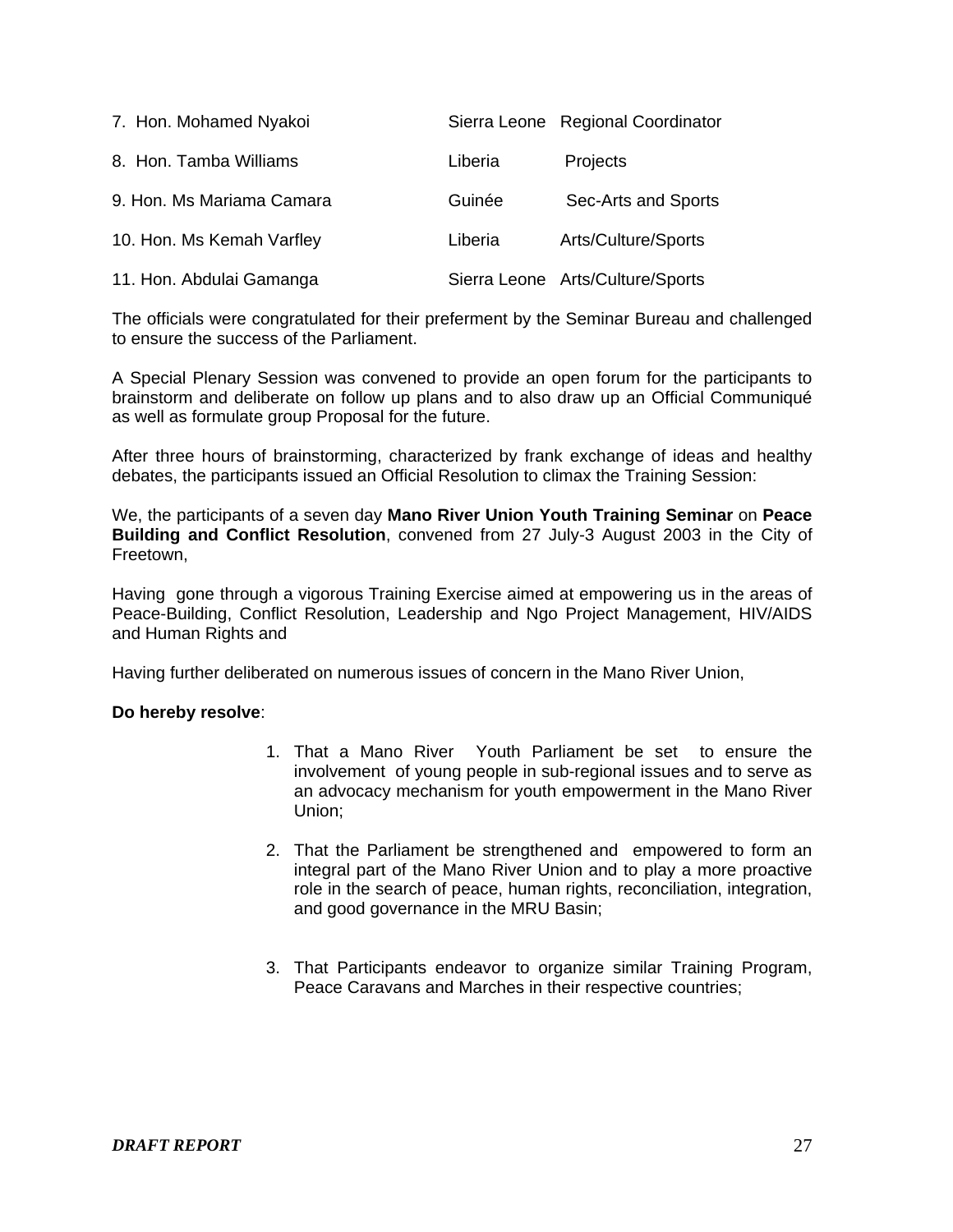- 4. That Participants endeavor to promote peace and reconciliation amongst member states of the MRU and serve as positive catalysts for social change in their communities;
- 5. That immediate steps be taken for the revitalization of the structures of the Mano River Union;
- 6. That immediate steps be undertaken to resolve the Liberian crisis by the International Community to ensure that the sub-region become an oasis of peace and that efforts be taken to ensure the supplies of humanitarian supplies to the suffering people of Liberia;
- 7. That Young people and Youth organizations increased their involvement in the fight against HIV/AIDS by forming HIV/AIDS Brigades in their communities;
- 8. That Peace Brigades be established by young people especially along the various border areas and that sensitization programs be held for community leaders;
- 9. That Young people advocate for the inclusion of human rights and Peace Education in the curriculum of schools in the region;
- 10. That young people and youth organizations seek collaboration with governments and regional organizations, e.g. MRU Women Network, MRU Civil Society Movement, MRY Inter Religious Council, International agencies, and donors in implementing their objectives;
- 11. That a Regional Mechanism on Child Rights be established , within the framework of the **MRU Youth Parliament**, to monitor the implementation of the Convention on the Rights of the Child and its Optional Protocols, with emphasis on child soldiers;
- 12. That the first Session of the **MRU Youth Parliament** be convened in **2004** in Conakry, Guinea and that the **West African Youth Network and the United Nations of Youth Sierra Leone Network**  serve as conveners of the Parliament and work along with the MRU Youth Parliament in galvanizing the necessary support for this historical setting;
- 13. That the Training Session be extended to other West African Countries and that the sessions be conducted in these countries to ensure the maximum involvement of many youth organizations for the setting of Peace Brigades and Youth Pressure Groups;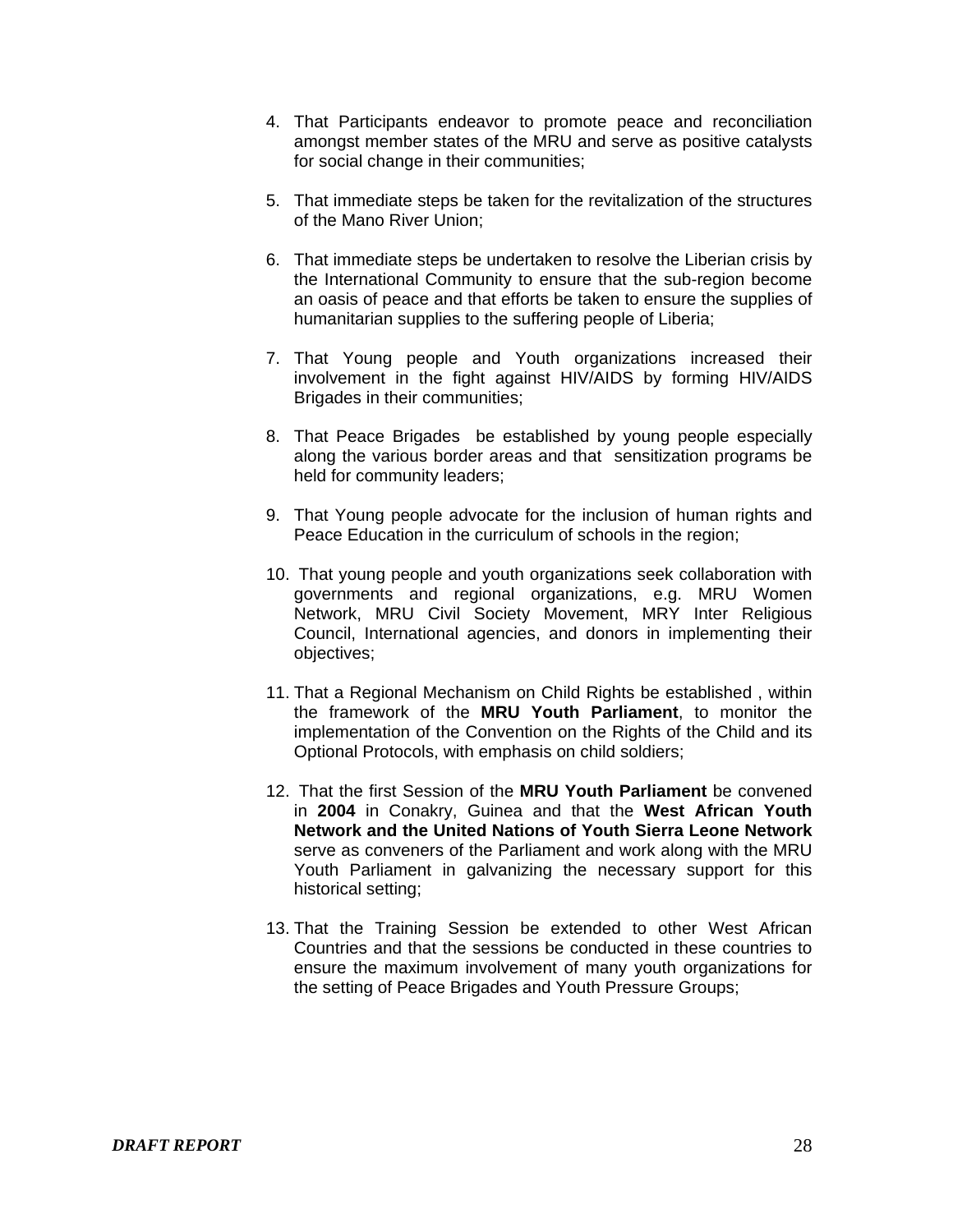- 14. That the Training Coordinator, Mrs. Memunatu Pratt and her dedicated team of experienced facilitators be commended for their enormous assistance in ensuring the success of the seminar;
- 15. That the **West African Youth Network** and the **United Nations of Youth- Sierra Leone Network** be extolled for organizing the seminar and the **Open Society Initiative of West Africa** be praised for funding it as well as encouraged to convene seminars similar to this ones.
- 16. That the Sierra Leone participants, Minister of Youth and Sports and Staff, be further commended for their warmth hospitality accorded their brothers from Liberia and Sierra Leone.

# **Formal Closing Session:**

A Formal Closing Program was held in the Presidential Lounge at the National Stadium to climax the Training Sessions. The Program was addressed by Mrs. Menamuta Pratt, **Head of the Peace Studies Department, University of Sierra Leone** and Training Supervisor of the Seminar. In her Inspiring Address, Mrs. Pratt spoke highly of the significant of the seminar and admonished the participants to take full advantage of the knowledge acquired during the seminar. She described their participation in such a rewarding seminar as an opportunity and congratulating the West African Youth Network for initiating the idea.

The Officials of the **MRU Youth Parliament** were formally inducted for a two year term during the closing program. In his post induction speech, the Speaker of the Parliament, **Hon. Mohammed Toure** of Guinea urged his colleagues to serve as Peace Ambassadors in their respective countries and communities. He then spoke of plan by his administration to unite the youth of the sub-region for peace and sustainable development.

The Coordinator of the Seminar, **Richelieu Allison**, also commended the **Open Society Initiative of West Africa** for their support to the Seminar, which forms an integral part of the Programme Plan of Action of his organization. He told the participants that the objectives of the seminar could only be achieved if they return home to their respective countries and become peace-builders and human rights advocates. "In one week, you have learned the basic rudiments of peace building, human rights, Project writing, Management, Leadership and basic advocacy skills; In one week you have been able to acquire what usually take six months to learn, the challenge is yours to take the bull by the horn and transform the MRU from its present state of hopelessness and violence to one of peace, reconciliation and economic prosperity", he concluded.

The Participants were then presented special certificates of achievements and the program was followed by a Special Closing Reception.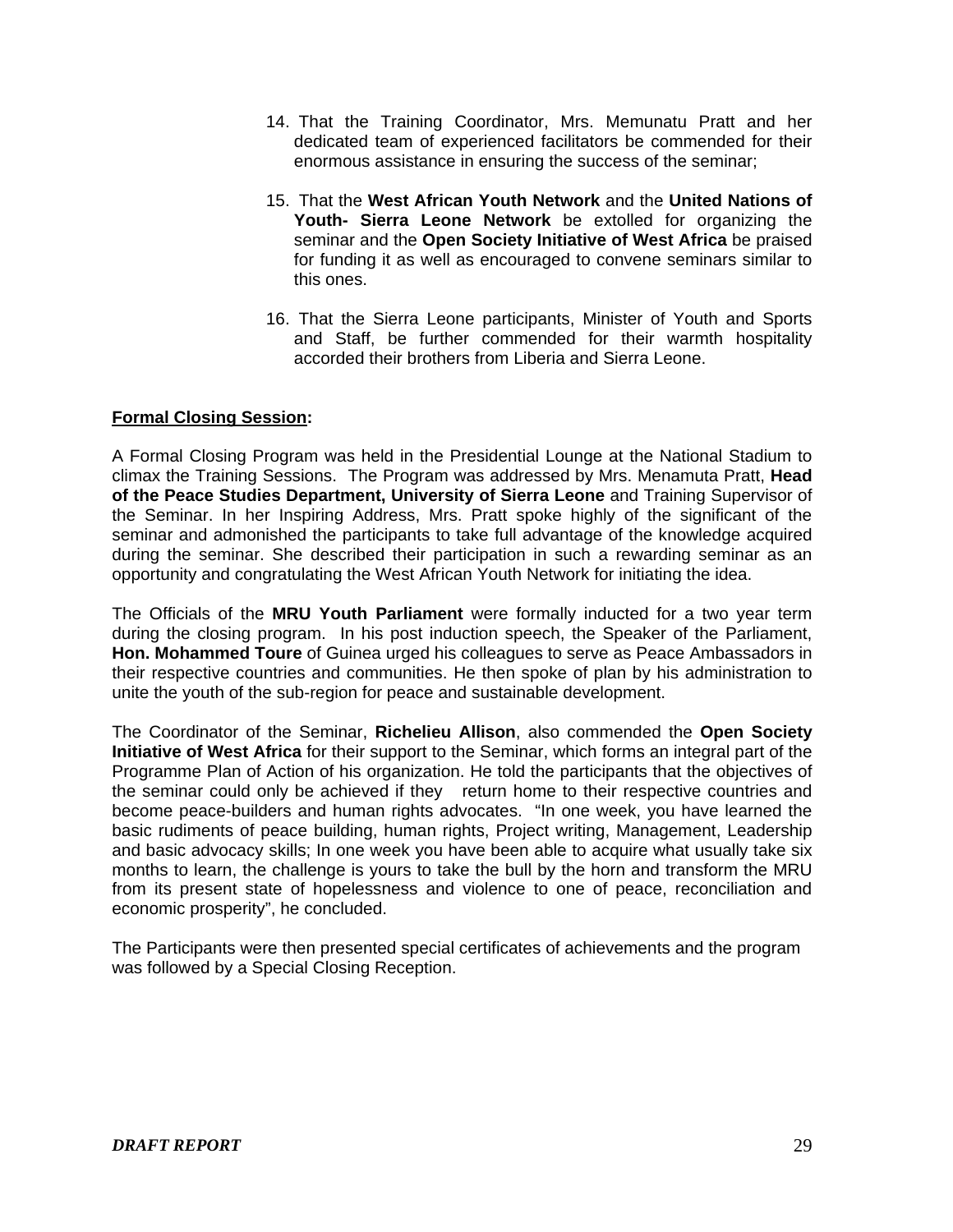# **CONCEPT PAPER ON THE MANO RIVER UNION YOUTH PARLIAMENT**

## **Introduction:**

The Mano River Union Youth Parliament (MRUYP) is a sub-regional network of young peace builders, students, journalists, development practitioners and human rights activities within the Mano River Union Basin that advocates for the peace, human rights and development of young men, women and their communities.

The Mano River Union Youth Parliament is dedicated to the sustainable development of the Mano River Union Basin through its youth by create a platform to identify the causes of violent conflict, poverty, marginalization vulnerable groups and poor of educational opportunities; development action plans to address issues identified with support from well wishers who wants to see the smiling face of the Mano River Union.

#### **Objectives**:

To empower local capacities for peace and sustainable development in the Mano River Union through:

- Organizing peace conferences and training seminars;
- Training young men and women in particular youth leaders, in the field of peace building, non-violent conflict transformation and reconciliation;
- Developing a regional and global network of young peace builders;
- Advocating for meaningful partnership of young individuals and youth organizations with the United Nations Systems and the Economic Community of West African States;
- Campaigning for a culture of peace in local communities.
- Empower young people and ensure their involvement in sub-regional issues

#### **Overview of the Mano River Union Youth Parliament**

The MRUYP is an initiative of the **West African Youth Network (WAYN**) in collaboration with the Open Society Initiative of West Africa and the **United Nations of Youth (UNOY) Sierra Leone Network** launched during a training conference (31<sup>st</sup> August 2003in Freetown, Sierra Leone), with representative from Guinea, Liberia and Sierra Leone.

#### **Membership**

- Mano River Union Youth Parliament is a sub-regional network of young leaders in the Mano River Union that advocates for the rights of young men, women and children and their communities.
- Our mission is to create a safe environment and build on the potential skills young men and women; and facilitate youth participation in peace building, advocacy and sustainable development programmes.
- Our vision is geared towards peace building, sustainable development and equitable society.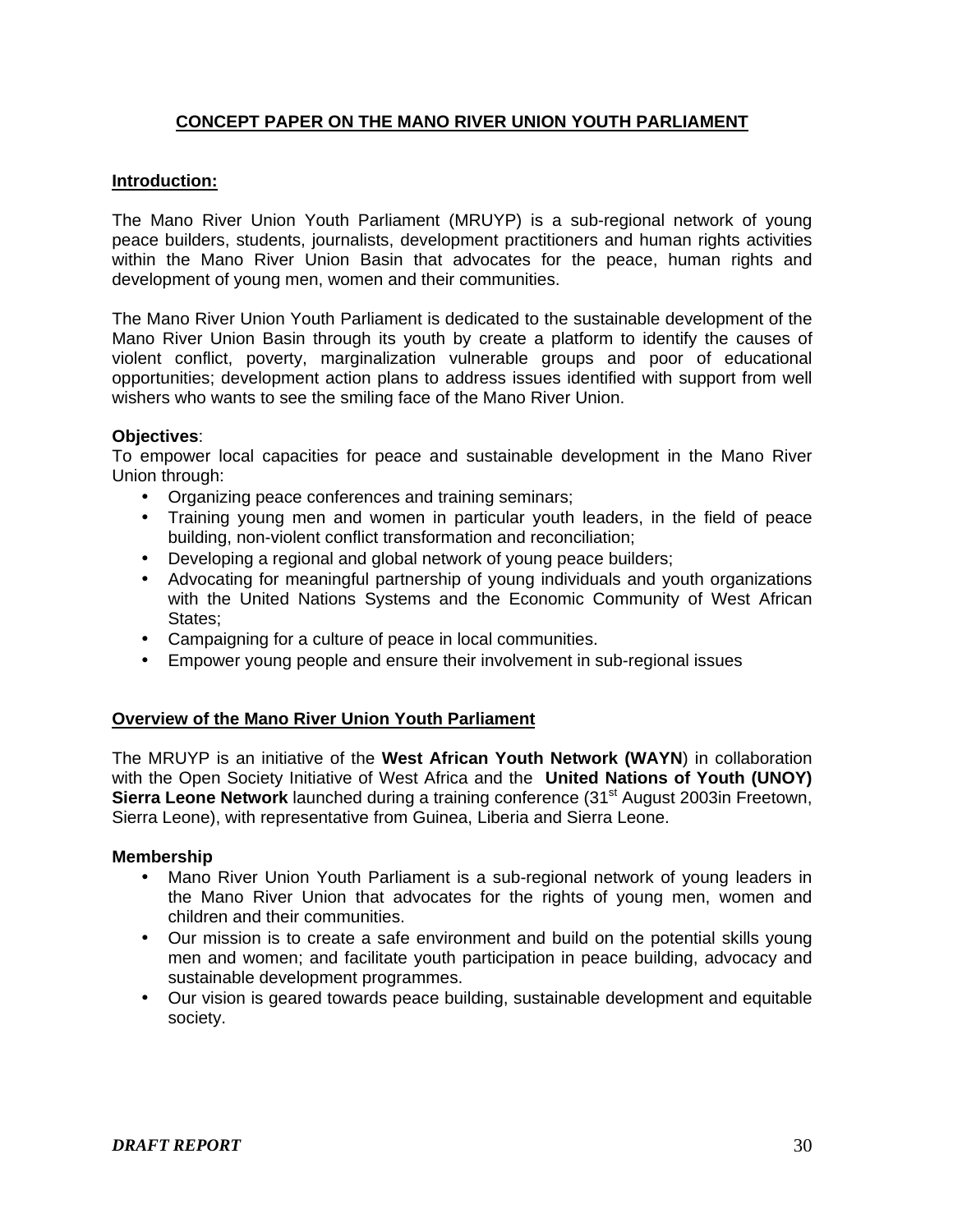# **Target group**:

Young persons aged (15-35 years) from pre-post and current conflict regions who are NGO leaders, journalists, students, and concerned young persons, active in the field of peacebuilding, inter-ethnic, inter-religious peaceful coexistence, conflict prevention, transformation and reconciliation.

## *Acknowledging that the Mano River Union is facing:*

- An increasing in violence within the family and society;
- Abuse of power and lack of responsible leadership;
- Inter-ethnic, inter-religious and tribal violent conflict;
- Unequal distribution of resources and violation of basic human rights
- Marginalization and discrimination of women and youth

#### *Considering that the Mano River Union Youth are*:

- Major stakeholders in the search for the abolition of violent conflict and creation of a culture of peace and non-violence;
- The most numerous section of the society:
- The most active, dynamic, creative, innovative and flexible social sector;
- Important actors in the construction of a participatory civil society in the region;

#### *Being aware, as Mano River Union Youth:*

- The unity of mankind and the oneness of the world;
- The impressive potential of the Mano River Union civil society to build peace;
- The cultural and material richness (natural and mineral resources) of the Mano River Union;
- The fact that youth in the Mano River Union has an extraordinary potential and creativity to recapture its own history and character.

We have agreed that the time has come for the Mano River Union Youth to unite in coordinated action to build peace in the Mano River Union. A way forward is through this active Parliament/Network.

#### **Mandate of the Mano River Union Youth Parliament:**

The members of the Mano River Union Youth Parliament share a vision on the role of young individuals and youth organizations in sub-region to transform the root causes of conflict, and to bring forward the conditions to build sustainable peace based on that vision, the MRUYP will develop strategies and concrete actions to empower the local capacities of young men and women in the MRU. The mandate of the network is to articulate and structure the voice of a group of committed Mano River Union Youth, for this purpose it will concentrate initially on the following areas:

**Empowerment** of young women to acknowledge and support their potential to build peace in their families, communities, and at national level. The participation of young women at all levels of decision-making, and the elimination of all forms of violence against women are unavoidable conditions to build sustainable peace.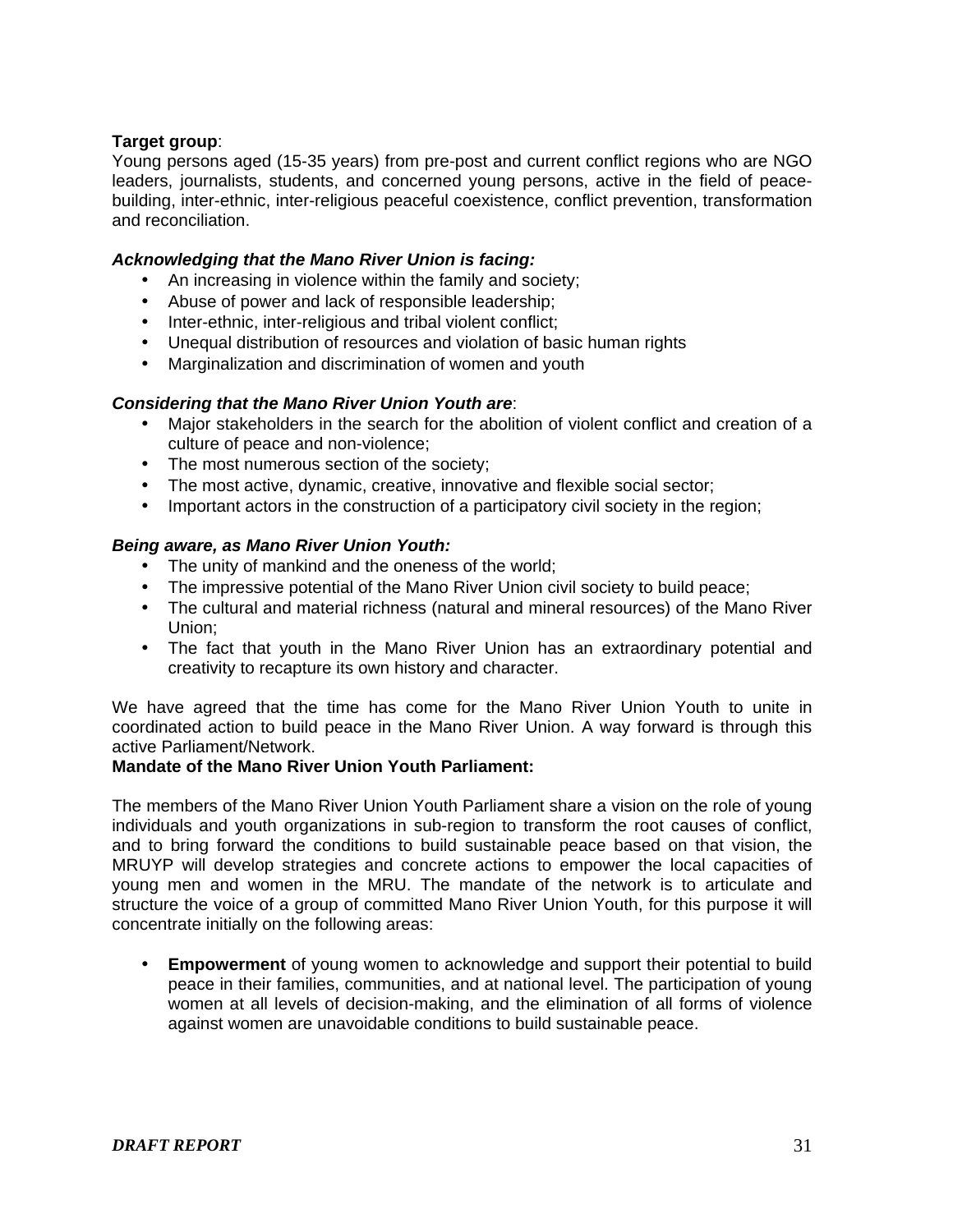- **Youth advocacy** focusing on opening spaces for Mano River Union Youth to play a major role in peace-building activities, and non-violent conflict transformation, advocacy shall also be oriented to raise awareness on other fields related to the construction of a culture of peace, such as good governance, principle-centre leadership, inter-generational dialogue, opportunities for knowledge and skills training to members of youth NGO's and citizenship participation. Another major area of concern is the recognition of youth as valuable stakeholders in multi track diplomacy.
- **Peace education** as and indispensable tool to build peace sustainable peace, and as a breakthrough mechanism for the transformation from a culture of violence to a culture of peace. Youth have the potential to make significant contribution to include issues related to tolerance, human rights and equality informal and non-formal education. The Mano River Union Youth have special qualifications to use artistic expression for this purpose; this could also be a bridge with the mass media.
- **Creating of momentum** around the idea of the Mano River Union renaissance by young people. This implies securing a Mano River Union perspective in the search for solution to the Mano River Union problems, and encompasses a reappraisal of the Mano River Union traditional methods for non-violence conflict resolution and reconciliation. It also aims for the promotion of democratic values, rooted on self reliance, peace and social development.
- **Promotion the role of Youth** in the Mano River Union as peace makers, peacebuilders, and agents to prevent conflicts. This refers to the participation of youth in all strategic steps to prevent the escalation of conflicts, to be actively engaged in initiatives for their peaceful solution, and to work for the sustainability of peace once hostilities have ceased. A focus in reconciliation is unique and essential, as this the basic foundation for a sustainable reconstruction of the social fabric in societies torn by conflict and violence.

We consider this topic as interconnected, and we consider them our initial mandate. Following this mandate, we shall link up our initiatives and proiects to strengthen our outreach capacity for social change through the consolidation of our network.

#### **Structure**:

- MRUYP is structured around individual membership, organizations in the Mano River Union, and partners at local and international communities who are working towards peace, sustainable development and the protection of human rights.
- The secretariat of the MRUYP consist of six members, (three network coordinators at national level responsible for projects implementation and three administrator responsible for policy formulation acts as focal persons) based in Sierra Leone.
- The board of trustees consists of eminent personalities from civil society, academia, young members of the MRUYP, and corporate personalities who are supporting and building the profile of the MRUYP.
- The MRUYP is hosted by the **United Nations of Youth (UNOY) Sierra Leone Network and the West African Youth Network**, registered under with Ministry of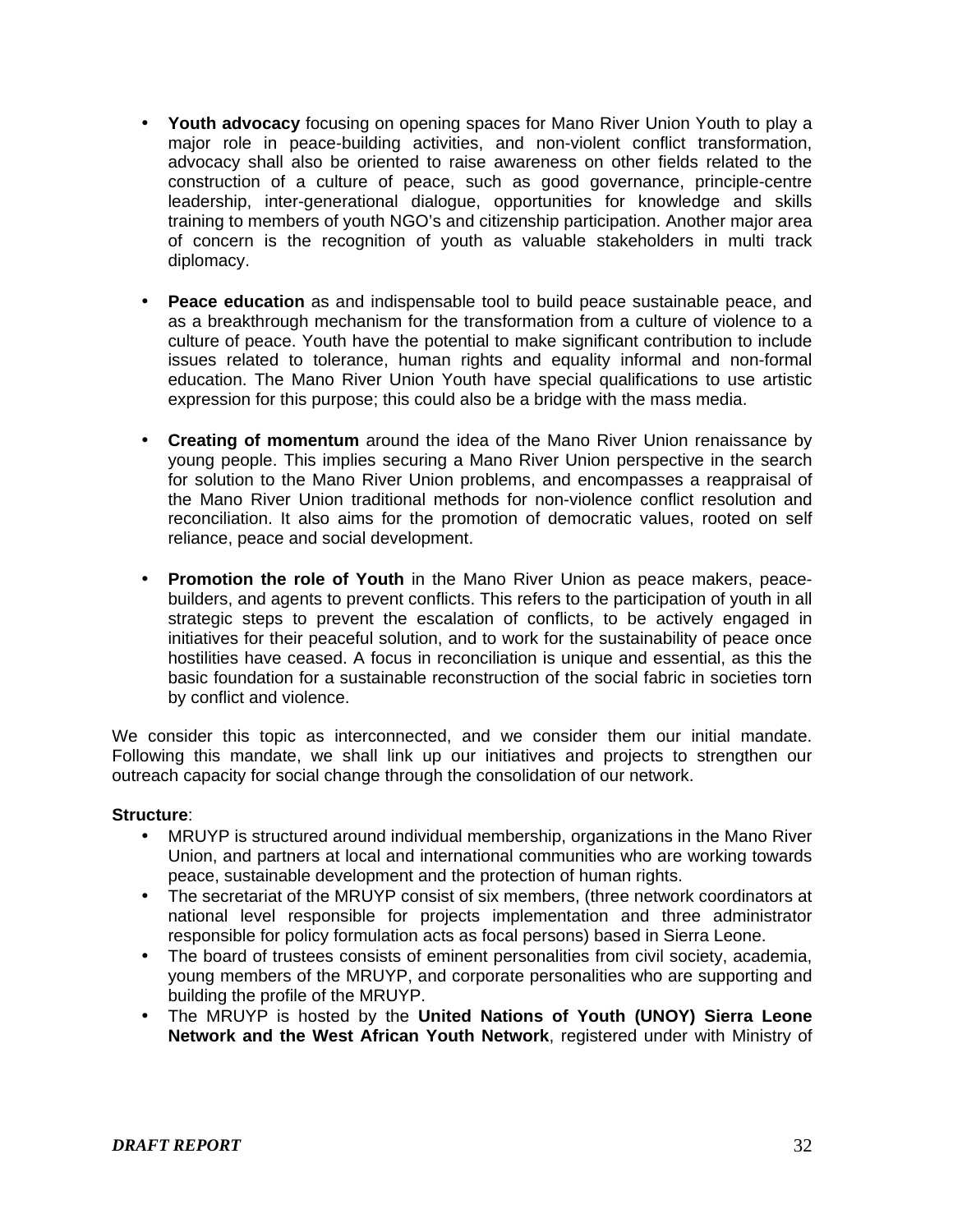Youth and Sport in Freetown, Sierra Leone and incorporated under the laws of Liberia.

#### **Agenda**:

The agenda of the MRUYP is focused on five significant areas:

- 1. Youth in armed conflict;
- 2. Leadership and Democratic values;
- 3. Youth fighting HIV/AIDS;
- 4. Breaking the cycle of poverty;
- 5. Socio-Economic Development/Gender;

*"I appreciate and commend the effort by young men and women in creating such a positive initiatives to promote Peace and sustainable development in the Mano River Union". -***His Excellency, Alhaji, Dr. Ahmad Tejan Kabba, President of the Republic of Sierra Leone 15 August 2003** 

#### **Youth Peace Caravan:**

#### **Objective: To promote and reconciliation in the Mano River Union and to also mobilize young people across the region**

The Caravan commenced in Monrovia on June 4 2003, when four members of the Sierra Leonean Chapter of the West African Youth Network visited Monrovia to express their concern about the prevailing situation in Monrovia and to gather first hand information. While in Monrovia, they meet with youth and civil society organizations as well as with officials from the Liberian Governments including the Ministers of State for Presidential Affairs and Youth and Sports and presented Special Messages of Peace.

Attempts to brave the storm and traveled to the frontlines were thwarted due to the fact that authorities from the Liberian Ministry of Defense advised that the areas were not safe. Unfortunately, their mission was forcibly abandoned due to the escalation of the fighting in Monrovia on Monday, June 9, 2003.

The Caravan also continued to Guinea where there were informal meetings was held with Guinean youth officials. The Youth also visited the borders between Guinea and Sierra Leone and met with community leaders as a means of promoting peaceful coexistence amongst the people of the MRU. A short ceremony was held at the border at which time special peace trees were planted by the participants.

A plan visit to the border between Liberia and Guinea was cancelled due to security reasons. An Informal Meeting was also held with the Protocol Officer of the **Liberian United for Democracy**, Mr**. Edward Farley** in Freetown by some of the participants**.** The meeting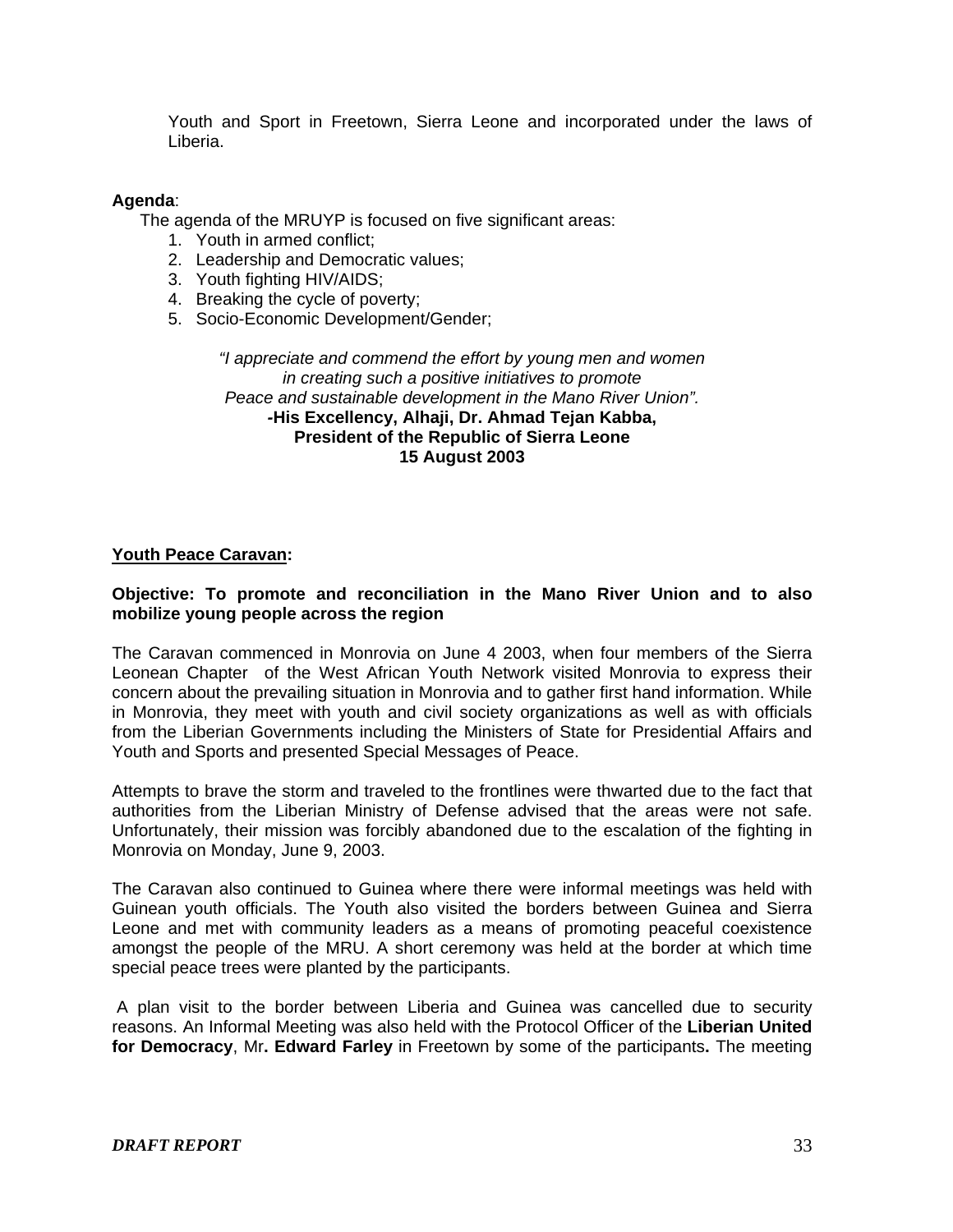provided the forum for a frank exchange of view with Mr. Farley explaining the objectives of his institution with emphasis their present military struggle in Liberia.

For their part the youth representatives were basically concern about the regional dimension of the conflict and the large involvement of young people, especially child soldiers. Mr. Farley presented a Press Statement WHICH WAS ISSUED by his organization's secretariat in **Voinjama, Lofa County Republic of Liberia** on **30 June** 2003 to categorically deny that his organization was involved with child soldiers. The statement specifically called on **LURD**'s Commanders to disarm child soldiers.

## **SPECIAL PEACE MEETING WITH H.E. ALHAJI DR. AHMED TEJAN KABBAH, PRESIDENT, REPUBLIC OF SIERRA LEONE:**



**Youth Representatives Posing with President Ahmed Tejan Kabbah at the Presidential Lodge, Freetown, Sierra Leone, 15 August 2003 after a Meeting** 

The highlight of the Peace Caravan was a Special Peace Meeting with His **Excellency Alhaji Dr. Ahmed Tejan Kabbah**, President of the Republic of Sierra Leone at the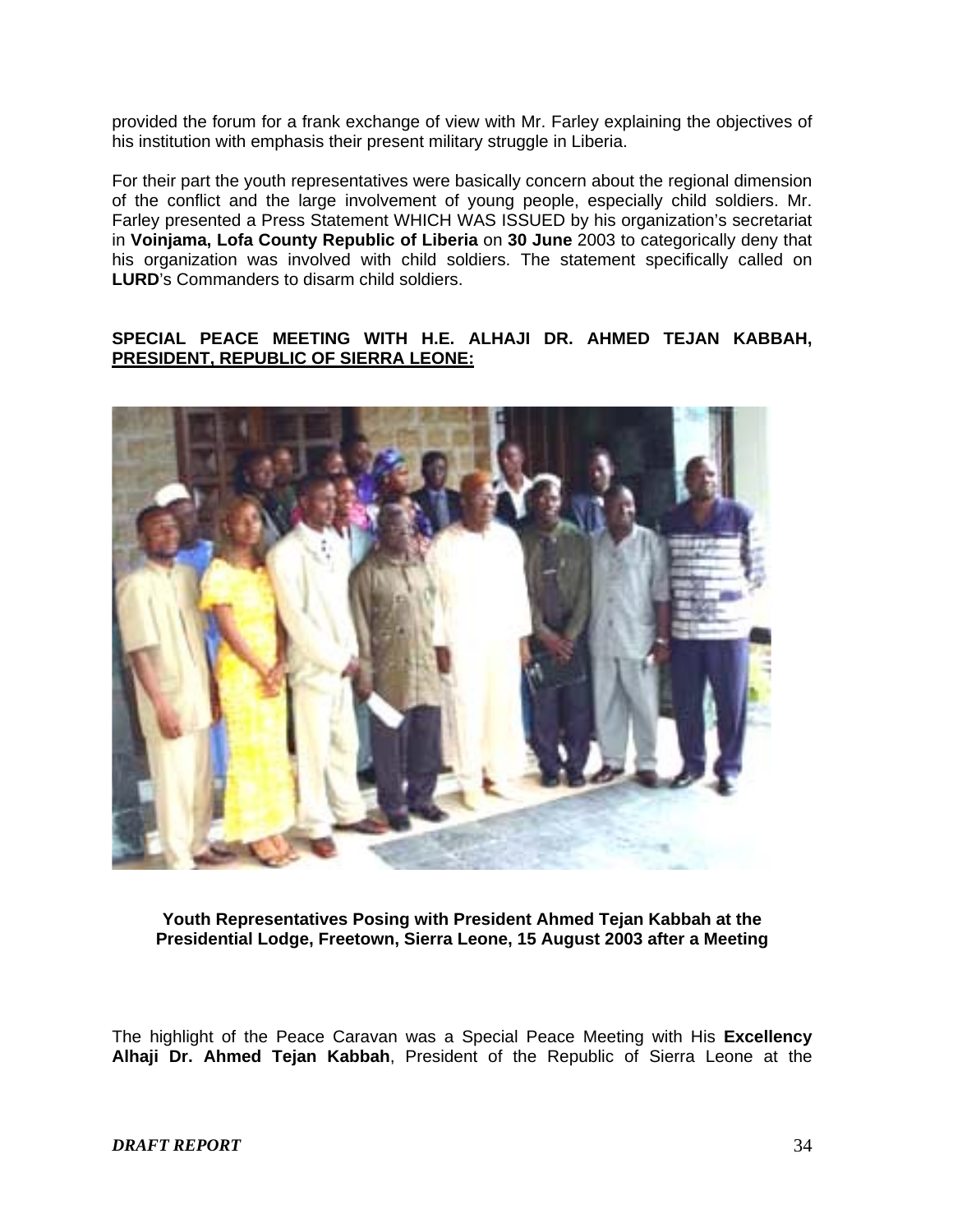**Presidential Lodge, Hill Station, and Freetown on Friday, 15 August 2003**. This Meeting provided a unique opportunity for an exchange of view between President Kabbah and his youthful guests on issues relating from youth empowerment to the conflict in the MRU, with emphasis on the situation in Liberia.

Speaking on behalf of his colleagues, **Mr. Emmanuel J. Roberts** informed the President of the successful hosting of the MRU Youth Training Seminar in Freetown and spoke highly of the support of the **Open Society Initiative of West Africa** and the West African Youth Network in making the seminar a reality. He also informed the President that the youth of the Mano River Union have resolved to help bridge the deep gorge of mistrust and suspicion existing in the Sub-region.

Mr. Roberts then briefed the President extensively about the work of the United Nations of Youth Foundation around the region and presented him with various Peace Reports of his organization Concluding, Mr. Roberts, who also served as Senior Consultant for the seminar, appealed to President to use his good offices and work along with the **MRU Youth Parliament** in ensuring the building of a vibrant culture of peace in the Mano River Union.

For his part, **His Excellency President Kabbah** informed the youth delegation about several personal attempts made to resolve the conflict in the MRU and regretted that despite all efforts success was not achieved. He also regretted the conflict in Liberia and commended the youths for their brilliant initiatives in working for peace in the sub-region and pledged the support of his government and his personal involvement towards the attainment of genuine peace and reconciliation in the sub.-region.

The **Africa's Future Plaque 2002 Award** was then presented to **President Kabbah**, by the youth representatives, in recognition of the President's immense contribution to the restoration of peace in the Mano River Union Basin.

The Plaque is an annual award initiated by the **West African Youth Network, in 2001** to recognize the work of personalities and institutions who have contributed to peace, conflict resolution, human right, good governance and youth empowerment in Africa.

#### **Courtesy Visit of Mr. Chidi Njudid, Legal Officer of Open Society Justice Initiative**:

The seminar was also characterized by high profile visits by some important person, youth observers and members of the fourth estate.

One of such individuals was the **Legal Officer of the Open Society Justice Initiative**, Mr. Chidiki Njudiki. In his short presentation, Chidiki extended felicitations to the participants on behalf of his organization and spoke highly of the role of young people in peace building. He praised the work of the **West African Youth Network** and the **United Nations of Youth**-**Sierra Leone Network** for the great contribution to peace in the Mano River Union. He also spoke highly of the role of the **Open Society Institute** in building democratic structure in West Africa.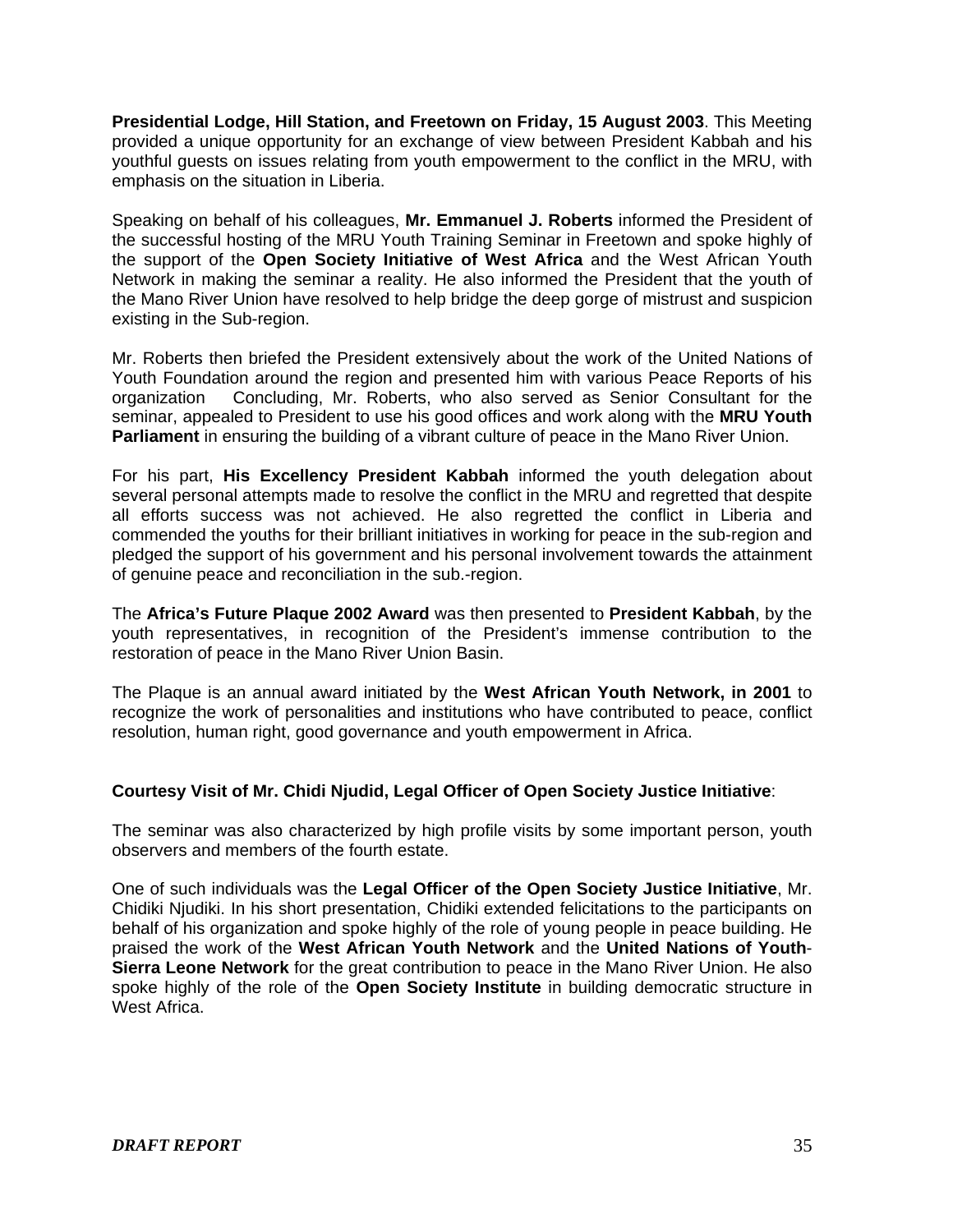## **LIST OF PARTICPANTS MRU YOUTH TRAINING SEMINAR, FREETOWN, SIERRA LEONE 27TH JULY – 3RD AUGUST 2003**

|                        | <b>COUNTRY</b> | <b>E-MAIL</b>                     | <b>GENDE</b> |
|------------------------|----------------|-----------------------------------|--------------|
| <b>NAME</b>            |                |                                   | R<br>Female  |
| Deena B. Cooper        | Liberia        | layrick36@hotmail.com             |              |
|                        |                |                                   | Male         |
| Richelieu M. Allison   | Liberia        | rmallison20@yahoo.com             | Female       |
| Mariama Camara         | Guinée         | mariamasuzanne@yahoo.fr           |              |
| Mohamed Touré          | Guinée         | motouré1@hotmail.com              | Male         |
|                        |                |                                   | Male         |
| <b>Wilfred Bangura</b> | Sierra Leone   |                                   |              |
| Philip Y. Maheyni      | Sierra Leone   | philipmaheyni@yahoo.com           | Male         |
|                        |                |                                   |              |
|                        |                | youthawarenessprogramme@yahoo.com | Male         |
| Sulaiman Kamara        | Sierra Leone   |                                   | Female       |
| K. Karina Varfley      | Liberia        | kvarfley@yahoo.com                |              |
| Charlene L. Muhlenburg | Liberia        | c2glad@yahoo.com                  | Female       |
|                        |                |                                   | Male         |
| Isidore G. Nanamou     | Guinée         | isgona2000@yahoo.fr               |              |
| Kadiatou Bangura       | Guinée         | fbangura@justice.com              | Female       |
|                        |                |                                   | Female       |
| Hawa C. French         | Sierra Leone   | hawafrench@yahoo.co.uk            | Male         |
| Yusif S. Sankoh        | Sierra Leone   |                                   |              |
|                        |                |                                   |              |
| Jeffrey P. Kangbai     | Sierra Leone   | jeffrey@kangbai.com               | Male<br>Male |
| Christian Imeh         | Liberia        | demikitten@yahoo.com              |              |
|                        |                |                                   | Male         |
| Dessaline Allison      | Liberia        | revallo@priest.com                | Male         |
| Lancine Doumbouya      | Guinée         |                                   |              |
| Alya Soumah            | Guinée         |                                   | Male         |
|                        |                |                                   | Female       |
| Marie Musa             | Sierra Leone   |                                   |              |
| Salamatu A. Kamara     | Sierra Leone   | zacjah@yahoo.com                  | Female       |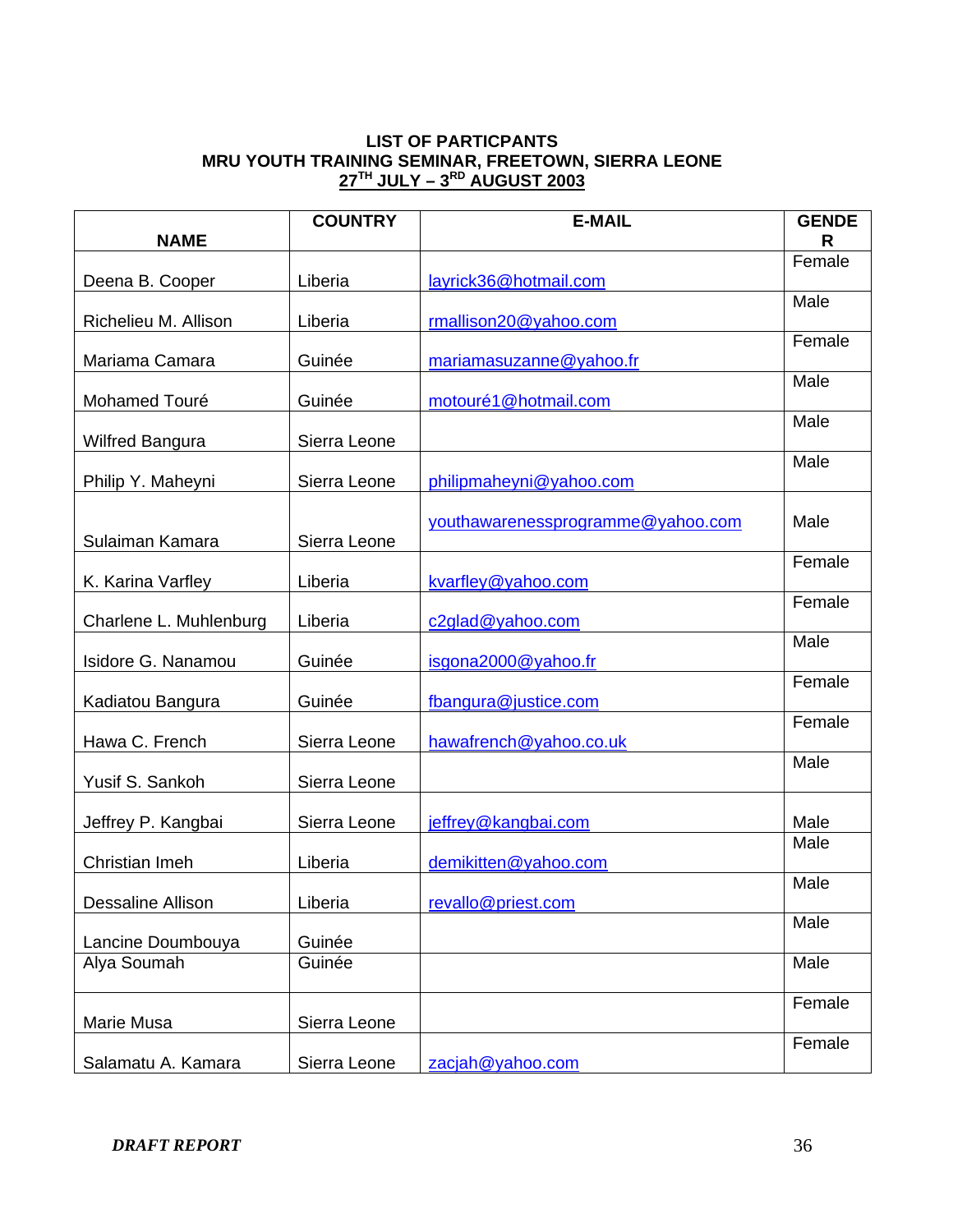| Sokinny Allen             | Sierra Leone |                                | Female |
|---------------------------|--------------|--------------------------------|--------|
|                           |              |                                | Male   |
| Tamba Williams            | Liberia      | konjolo2003@yahoo.com          |        |
| M. Superior Siryon II     | Liberia      | sssiryon2@yahoo.com            | Male   |
|                           |              |                                | Male   |
| Sekou Conde               | Guinée       |                                |        |
|                           |              |                                | Male   |
| Aly Camara                | Guinée       |                                |        |
| Ibrahim Kamara            | Sierra Leone | 1kamaraSL@yahoo.com            | Male   |
|                           |              |                                | Male   |
| Abdul S. Kamara           | Sierra Leone | cusil@yahoo.com                |        |
|                           |              |                                |        |
| Mohamed Nyakoi            | Sierra Leone | mohamednyakoi@email.com        | Male   |
|                           |              |                                | Male   |
| Max B. Massaquoi          | Liberia      | max-o@winning.com              |        |
| Nannoh G. Seekey          | Liberia      | nannohseekey@yahoo.com         | Female |
|                           |              |                                |        |
| Th. Souleymane Diallo     | Guinée       |                                | Male   |
|                           |              |                                | Male   |
| John Koroma               | Sierra Leone | johntalleyrand@yahoo.com       |        |
|                           |              |                                | Male   |
| Desmond O. Bangura        | Sierra Leone |                                | Male   |
| M. Sammy Baker-Carew      | Liberia      |                                |        |
|                           |              |                                | Female |
| <b>Wede Seekey</b>        | Liberia      |                                |        |
| <b>Catherine Williams</b> | Sierra Leone | Catherineroberts2003@yahoo.com | Male   |
|                           |              |                                |        |
| Abdulai Gamanga           | Sierra Leone |                                | Male   |
| Nathaniel Beckley         | Sierra Leone |                                | Male   |
|                           |              |                                |        |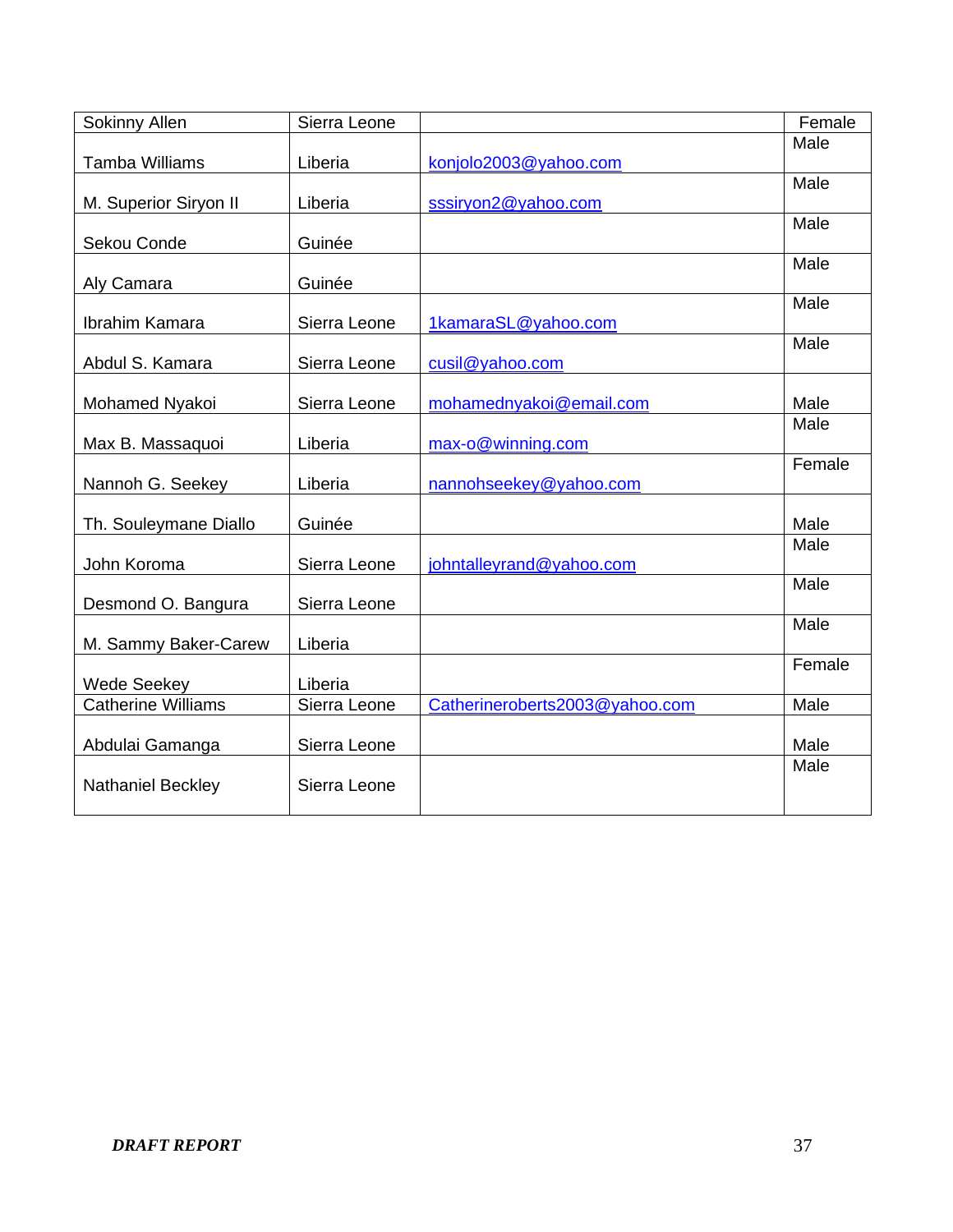# **LIST OF FACILITATORS**

## **1. Mrs. Menumatu Pratt:**

Mrs. Pratt is the Head of the Peace Department at the **Fourah Bay College**, **University of Sierra Leone**. An expert in Peace Education, Mrs. Pratt has attended numerous International Seminars on Conferences on Peace Building, Conflict Resolution and Gender. Serving as the Training Supervisor of the Seminar, She was a source of inspiration to the female participants.

## **2. Mr. Bert Theuermann:**

Mr. Theuermann presently served as the **Child Protection Officer** of the UN Mission in Sierra Leone. He is directly responsible for initiating and implementing programmes geared toward protecting the rights of children in Sierra Leone. He provided Technical Support to the seminar.

## **3. Ibrahima Diuof:**

Mr. Diouf is the Child Protection Advisor to the Executive Secretary of the **Economic Community of West African States**. He was appointed to this position of trust after the **Accra Conference on War Affected Children in 2000** and has been involved in a number of programs aimed at putting children on the agenda of ECOWAS. A Senegalese, he provoked laughter amongst the participants when he told them that he was not related to the two of the famous Dioufs, former President Abdul Diouf and the International Soccer Star-El Hadja Diouf. Mr. Diouf provided immense technical assistance to the Organizing Committee of the seminar.

# **4. Mr. Emmanuel J. Roberts:**

 Emmanuel currently served as **Technical Advisor** for Gender and Child Protection at **GTZ International** in Sierra Leone. A Staunch advocate for youth empowerment and Information Technology, Emmanuel worked in the Republic of Guinea for several years with refugee's youth. He did Post Graduate studies in Gender and Development Programmes in The Gambia and the Netherlands. He is the also Programme Coordinator for the United Nations of Youth-Sierra Leone and an active member of the **African Network of Young Peace builders.** 

#### **5. Mr. Richelieu Marcel Allison**

Richelieu is a founding member of the West African Youth Network and presently serves as its Regional Director. He has participated in numerous seminar of youth empowerment, human rights, Management and child rights including the International Youth Leader Forum (New York, 1998); Millennium Young People's Congress Honolulu, 1999) and the West African Youth Training Seminar (Benin, 2002).